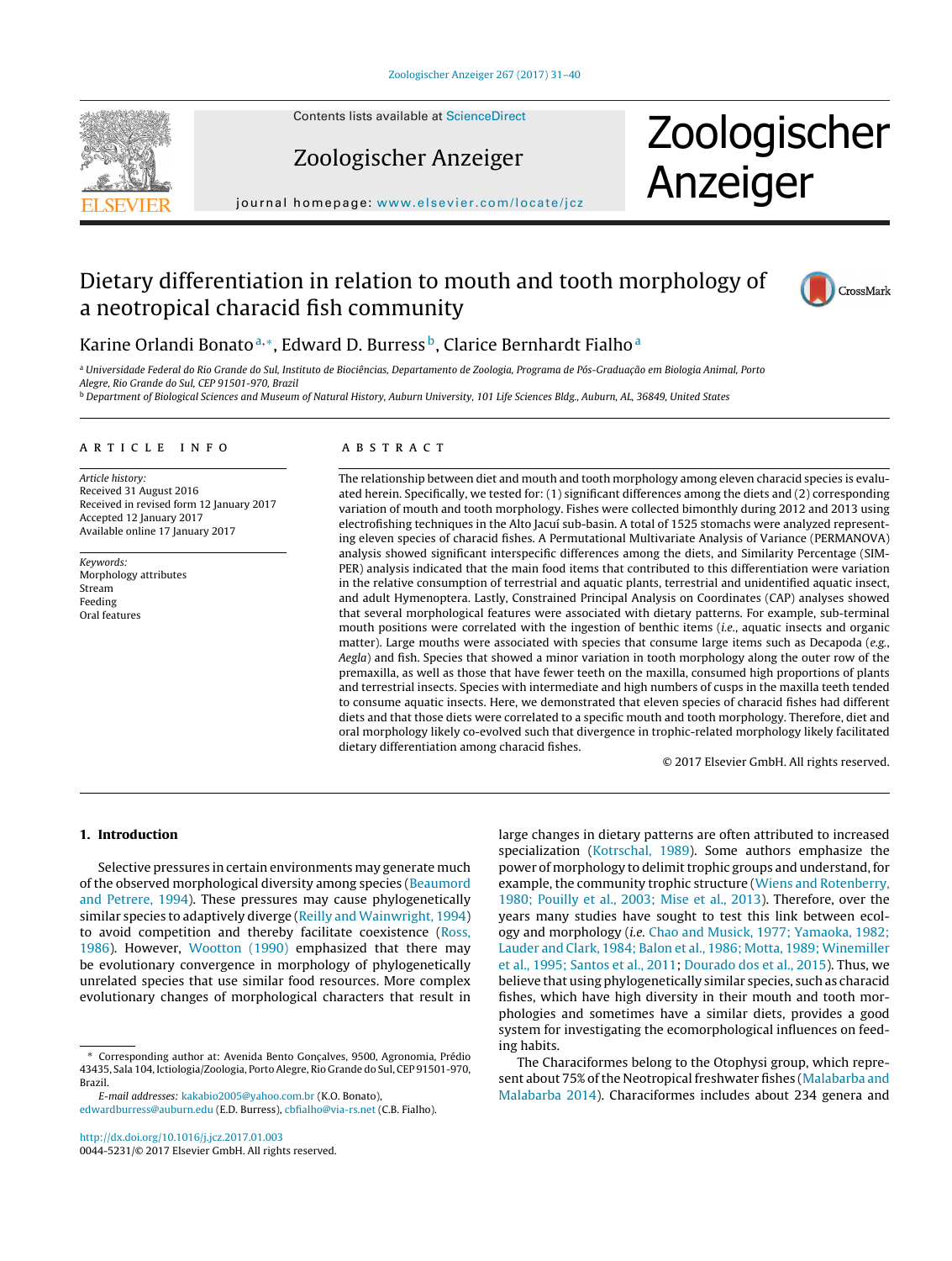<span id="page-1-0"></span>

Fig. 1. Sampling streams in the Alto Jacuí sub-basin, state of Rio Grande do Sul, Brazil. RSC = Santa Clara River; RD = Divinéia River; RC = Caixões River; RJ = Jacuizinho River; AA=Angico Stream; RV=Valoroso Stream; RM = Morcego River; RQ = Quati River; RP = Paz Stream; RT = Turvo River.

#### **Table 1**

Taxonomic position (following Eschmeyer and Fricke, 2015) of eleven characid fishes in the Alto Jacuí sub-basin with their respective voucher numbers, species code and the number of stomachs analyzed for each species (these total number is based in the seven sampling realized).

| Order/Family/Specie                                   | Voucher Numbers    | Species Code   | Number of Stomachs |
|-------------------------------------------------------|--------------------|----------------|--------------------|
| Characiformes                                         |                    |                |                    |
| Characidae                                            |                    |                |                    |
| Clade $C^a$                                           |                    |                |                    |
| Astyanax lacustris (Lütken, 1875)                     | <b>UFRGS 19977</b> | AC             | 39                 |
| Astyanax laticeps (Cope, 1894a)                       | <b>UFRGS 19328</b> | AI.            |                    |
| Astyanax obscurus (Hensel, 1870)                      | <b>UFRGS 19329</b> | A <sub>O</sub> | 23                 |
| Astyanax procerus (Lucena et al., 2013a)              | <b>UFRGS 19329</b> | AP             | 277                |
| Astyanax xiru (Lucena et al., 2013a)                  | <b>UFRGS 19323</b> | AX             | 64                 |
| Oligosarcus jacuiensis (Menezes and Ribeiro, 2010)    | <b>UFRGS 19978</b> | 0A             | 10                 |
| Oligosarcus jenynsii (Günther, 1864)                  | <b>UFRGS 19979</b> | OE.            |                    |
| Stevardiinaeb                                         |                    |                |                    |
| <i>Bryconamericus iheringii (Boulenger, 1887)</i>     | <b>UFRGS 19974</b> | BI             | 885                |
| Bryconamericus sp.                                    | <b>UFRGS 17931</b> | <b>BY</b>      | 156                |
| Diapoma alburnus (Hensel, 1870)                       | <b>UFRGS 19976</b> | <b>DA</b>      | 58                 |
| Diapoma dicropotamicus (Malabarba and Weitzman, 2003) | <b>UFRGS 19980</b> | DD             | 3                  |

aSense [Javonillo](#page-8-0) et [al.](#page-8-0) [\(2010\)](#page-8-0) and [Oliveira](#page-8-0) et [al.](#page-8-0) [\(2011\).](#page-8-0)

bSense [Malabarba](#page-8-0) [and](#page-8-0) [Weitzman](#page-8-0) [\(2003\).](#page-8-0)

2000 described species in the Neotropical region [\(Malabarba](#page-8-0) [and](#page-8-0) [Malabarba,](#page-8-0) [2010\).](#page-8-0) Characidae is the family with the most species richness, with 146 genera, representing about 1096 valid species, 223 of which have been taxonomically described in the last ten years [\(Oliveira](#page-8-0) et [al.,](#page-8-0) [2011;](#page-8-0) [Eschmemeyer](#page-8-0) [and](#page-8-0) [Fricke,](#page-8-0) [2015\).](#page-8-0)

Characid fishes have highly heterogeneous ecologies due to their enormous taxonomic diversity [\(Lima](#page-8-0) et [al.,](#page-8-0) [2003\).](#page-8-0) This family exhibits a wide range of body shape and body size, which varies from small fishes such as Amazonspinther dalmata [Bührnheim](#page-8-0) et [al.](#page-8-0) [\(2008\)](#page-8-0) to large species such as the genera Cynopotamus [Cuvier](#page-8-0) [and](#page-8-0) [Valenciennes](#page-8-0) [\(1850\)](#page-8-0) and Oligosarcus [Günther](#page-8-0) [\(1864\),](#page-8-0) [\(Azevedo,](#page-8-0) [2010\).](#page-8-0) Thus, the Characiformes can occupy many trophic niches

including species that are piscivorous (e.g., Oligosarcus), lepidophagus (e.g., Roeboexodon geryi [Myers,](#page-8-0) [1960](#page-8-0) and Roeboides bonariensis [\(Steindachner,](#page-9-0) [1879\)\)](#page-9-0), and omnivorous (e.g., Astyanax [Baird](#page-8-0) [and](#page-8-0) [Girard,](#page-8-0) [1854\)](#page-8-0) [\(Lima](#page-8-0) et [al.,](#page-8-0) [2003;](#page-8-0) [Javonillo](#page-8-0) et [al.,](#page-8-0) [2010;](#page-8-0) [Neves](#page-8-0) et [al.,](#page-8-0) [2015\).](#page-8-0) Additionally, these species ingest a wide variety of food items and range from generalists to specialists. Other morphological features, beyond body size, that permit characid fishes to explore many feeding habits are their tooth morphology. The Characiformes have a wide diversity of teeth arrangements on the premaxilla, maxilla and dentary. Additionally, tooth morphology also varies such that there are cusps on all or most teeth [\(Fink](#page-8-0) [and](#page-8-0) [Fink,](#page-8-0) [1981\).](#page-8-0)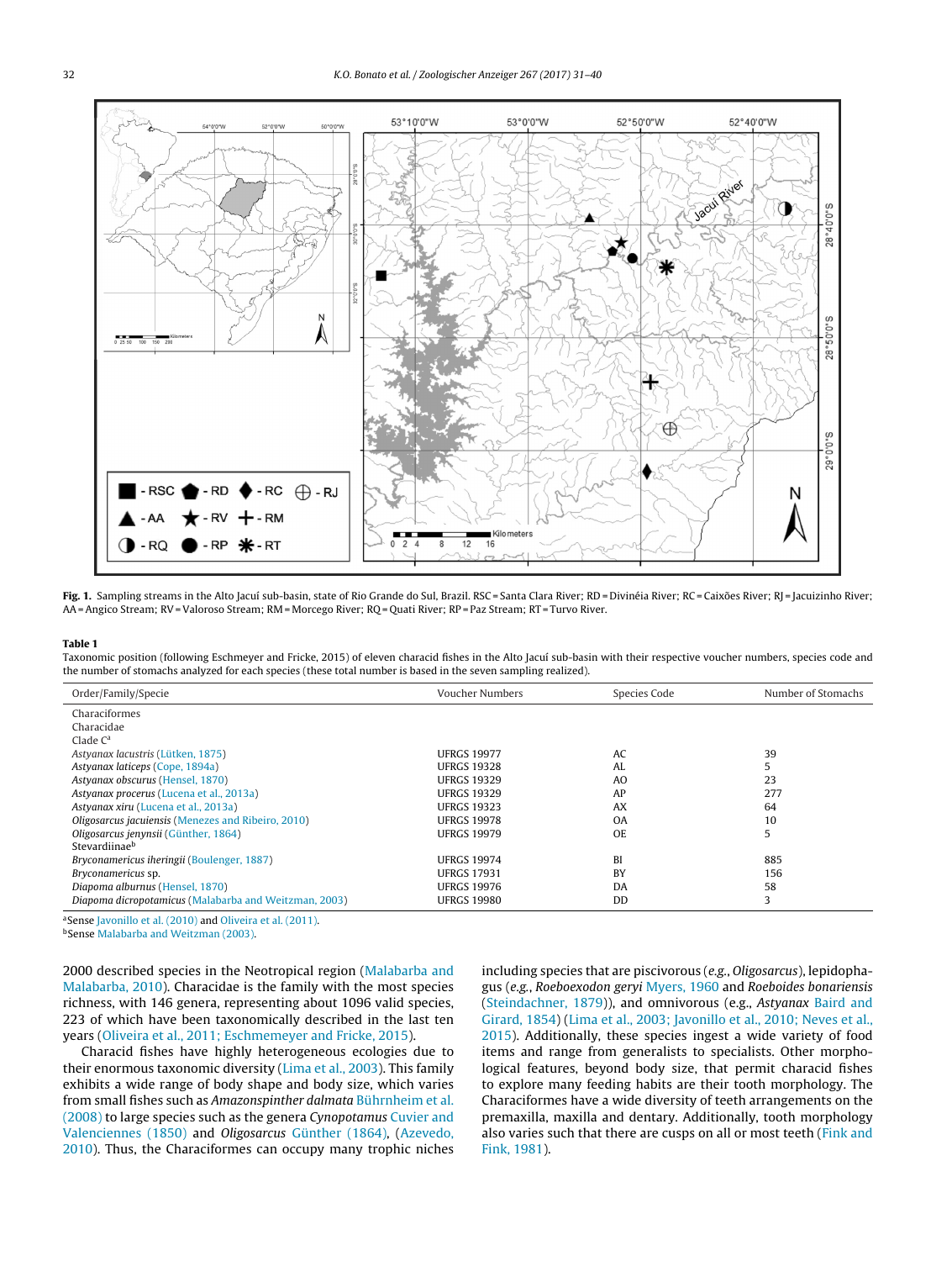Because of their species richness, ecological diversity, and wide distribution, characid fishes have played an important role in the evolution of stream communities throughout Neotropical South America. Thus, in this study, we tested the hypothesis that species show different food preferences that corresponds to differences in their mouth and tooth morphologies such that the differentiation of these traits has facilitated their diversification into different trophic guilds. Therefore, the objectives of this study were to (i) describe the diet of the eleven Characidae species of the Alto Jacuí sub-basin; (ii) test if their diets are different as well as identify the items responsible for this differentiation; and (iii) test the relationship between mouth and tooth morphology and diet.

# **2. Materials and methods**

# 2.1. Sampling

Fish samples were collected with authorization #34940 from register #3196382 from Instituto Chico Mendes de Conservação da Biodiversidade (ICMBio). ICMBio is the agency linked to the Ministério do Meio Ambiente, and as such is responsible for issuing licenses to collect fish specimens according to law #11,516 of August 28, 2007, in Brazil. This study was approved by Ethics Committee on Animal Use of the Universidade Federal do Rio Grande do Sul (Permit #24434) and was conducted in accordance with protocols in their ethical and methodological aspects, for the use of fish. The committee follows National and International Norms and Guidelines, especially law #11,794 from November 8th, 2008, which describes the raising and use of animals for educational and research purposes.

The study was conducted in ten streams ([Fig.](#page-1-0) 1) in northwest Rio Grande do Sul, which correspond to the Alto Jacuí sub-basin ([Table](#page-7-0) A1). All streams are considered headwater streams and flow into the Jacuí River, which is one of the main tributaries to the Laguna dos Patos system. Fish were collected bimonthly in 2012 and 2013. For the sampling, we used electrofishing with three stages of 30 min each, in stretches of 50 m per sampling stream. After sampling, fish were euthanized with 10% eugenol ([Vidal](#page-9-0) et [al.,](#page-9-0) [2008;](#page-9-0) [Lucena](#page-9-0) et [al.,](#page-9-0) [2013b\),](#page-9-0) fixed in 10% formalin. Fish were identified in the laboratory with identification keys and voucher specimens were deposited in the fish collection of the Departamento de Zoologia at the Universidade Federal do Rio Grande do Sul ([Table](#page-1-0) 1). Only adult individuals were analyzed to avoid ontogenetic influence in the analyses. Individuals were dissected for stomach removal.

#### 2.2. Diet composition and dietary differentiation

Stomach contents were identified under optical and stereoscopic microscopes to the lowest taxonomic level possible. Food items were identified using identification keys (e.g. [Merritt](#page-8-0) [and](#page-8-0) [Cummins,](#page-8-0) [1996;](#page-8-0) [Costa](#page-8-0) et [al.,](#page-8-0) [2006;](#page-8-0) [Mugnai](#page-8-0) et [al.,](#page-8-0) [2010\).](#page-8-0) Food items were then quantified according to the volumetric method (i.e., the total volume of a food item consumed by the fish population given as a percentage of the total volume of all stomach contents ([Hyslop,](#page-8-0) [1980\)\)](#page-8-0) using graduated test tubes and a glass counting plate [\(Hellawell](#page-8-0) [and](#page-8-0) [Abel,](#page-8-0) [1971\).](#page-8-0)

We used Permutational Multivariate Analysis of Variance (PER-MANOVA) with 9999 permutations [\(Anderson,](#page-8-0) [2001;](#page-8-0) [Anderson](#page-8-0) et [al.,](#page-8-0) [2008\)](#page-8-0) based on a Bray-Curtis dissimilarity [\(Legendre](#page-8-0) [and](#page-8-0) [Legendre,](#page-8-0) [1998\)](#page-8-0) matrix to statistically test the existence of differences among the species' diets in the Alto Jacuí sub-basin. This analysis was based on the volumetric proportion of food items. If a difference was found, SIMPER ([Clarke](#page-8-0) [and](#page-8-0) [Gorley,](#page-8-0) [2006\)](#page-8-0) was applied to determine the food items responsible for the differences among species. These analyses were performed in PRIMER-E v6.1.16 with PERMANOVA+ v1.0.6 ([Clarke](#page-8-0) [and](#page-8-0) [Gorley,](#page-8-0) [2006\).](#page-8-0)

## 2.3. Mouth and tooth morphology

Measurements and characteristics of the mouth and teeth were based on published descriptions of characid species (see Table S1). The mouth and teeth features include counts and descriptions of shape. The choice of measurements was based on the characteristics that are hypothesized to be relevant to the diet among characids. For example, these features may determine what items can be ingested and how they are captured by species. These measurements included: mouth position (descriptive), mouth size (measured and descriptive), number of rows in premaxilla (quantitative), number of teeth in outer row (quantitative), number of cusps in outer row teeth (counted), number of teeth in inner row teeth (quantitative and descriptive), number of cusps in the inner row teeth (quantitative), number of teeth in maxilla (quantitative and descriptive), number of cusps inmaxilla teeth (quantitative and descriptive), number of teeth in dentary (quantitative and descriptive), central cusp shape (descriptive), teeth shape (descriptive). For more descriptive information about measurements and characteristics see File S2. The 12 morphological mouth/tooth features chosen were categorized for CAP analysis (Table S3, Supporting Information).

### 2.4. Correlation between diet and mouth/tooth morphology

We performed a Constrained Principal Analysis on Coordinates (CAP) to determine the ratio of mouth/teeth morphological factors and diet of species. CAP is the canonical form of PCoA and can be applied to a matrix of distances (Bray-Curtis distance) between objects using any resemblance matrix. The CAP analysis permits comparison of two sets of matrices measured in the same sampling units [\(Legendre](#page-8-0) [and](#page-8-0) [Legendre,](#page-8-0) [1998;](#page-8-0) [Legendre](#page-8-0) [and](#page-8-0) [Anderson,](#page-8-0) [1999\).](#page-8-0) To facilitate the visualization of the CAP analysis subjects were grouped into their respective sampling units (i.e. species per stream and month sampled) and the items were grouped into trophic categories, only to improve the visualization (see [Table](#page-3-0) 2). We used ANOVA analysis with 9999 permutations to test the significance of the CAP and the axes generated by this analysis and the correlation between variables, and deleting the possible correlated variables. All analyses were performed using R software [\(R](#page-9-0) [Core](#page-9-0) [Team,](#page-9-0) [2015\)](#page-9-0) with the Vegan package ([Oksanen](#page-8-0) et [al.,](#page-8-0) [2009\).](#page-8-0)

### **3. Results**

#### 3.1. Diet composition and dietary differentiation

The contents of 1525 stomachs (Table S4) belonging to 11 Characidae species [\(Table](#page-1-0) 1) were analyzed. The species classification of Stevardiinae follows [Thomaz](#page-9-0) et [al.](#page-9-0) [\(2015\),](#page-9-0) and the classification of Astyanax lacustris [\(Lütken,](#page-8-0) [1875\)](#page-8-0) follow [Lucena](#page-8-0) [and](#page-8-0) [Soares](#page-8-0) [\(2016\).](#page-8-0) We recorded 58 different food items in the gut contents ([Table](#page-3-0) 2). Astyanax lacustris consumed high proportions of terrestrial plants (36%), pieces of fish (15%) and terrestrial insects such as Hymenoptera and Lepidoptera (totaling 17.6%). The items consumed most by Astyanax procerus ([Lucena](#page-8-0) et [al.,](#page-8-0) [2013a\),](#page-8-0) were terrestrial (21.9%) and aquatic (19.7%) plants, and secondly Hymenoptera and unidentified terrestrial insects (totaling 21.5%). The diet of Bryconamericus iheringii [\(Boulenger,](#page-8-0) [1887\)](#page-8-0) was based on benthic items as detritus (16%), unidentified aquatic insects (12%), organic matter (7.3%) and algae (7.1%). Astyanax laticeps ([Cope,](#page-8-0) [1894a\)](#page-8-0) fed mostly on Ephemeroptera (28.6%), followed by plants (terrestrial and aquatic with 21.4% of contribution) and both terrestrial and unidentified aquatic insects (14.3% each).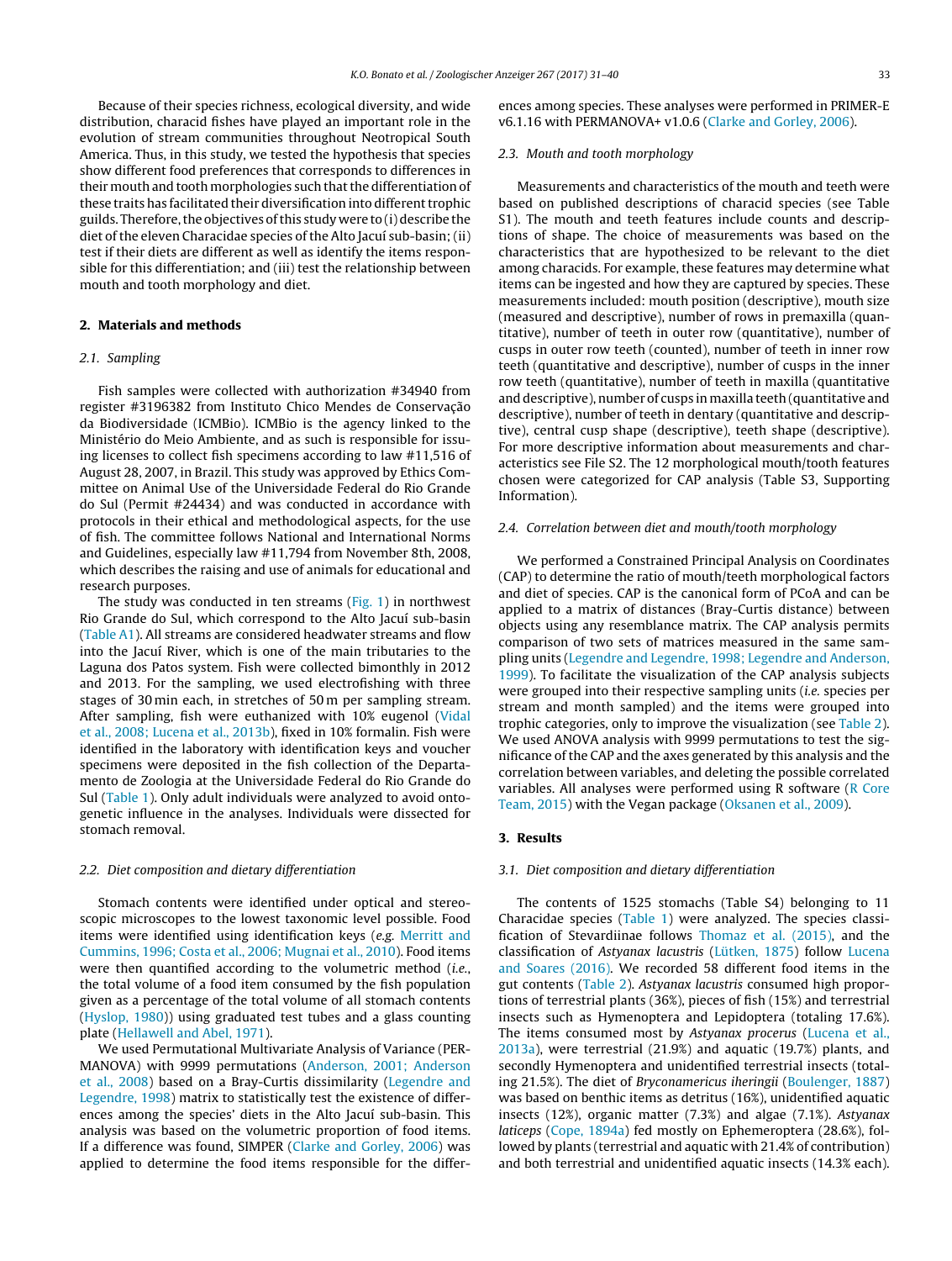#### <span id="page-3-0"></span>**Table 2**

| Origin and trophic categories of items | AC         | AL          | A <sub>O</sub> | AP              | AX              | <b>OA</b>  | OE                 | BI     | BY             | DA         | DD             |
|----------------------------------------|------------|-------------|----------------|-----------------|-----------------|------------|--------------------|--------|----------------|------------|----------------|
| Autochthonous                          |            |             |                |                 |                 |            |                    |        |                |            |                |
| Aquatic insects                        |            |             |                |                 |                 |            |                    |        |                |            |                |
| Chironomidae                           | 0.0        | 0.1         | 0.0            | 0.2             | $\ast$          | 0.0        | 0.0                | 0.6    | 3.2            | 2.1        | 2.0            |
| Simuliidae                             | 0.6        | 0.0         | 0.8            | 1.1             | 0.8             |            | $0.0\,$            | 1.3    | 5.3            | 4.1        | 3.9            |
| Ceratopogonidae                        | 0.0        | 0.0         | 0.0            | $0.0\,$         | 0.0             | 0.0        | 0.0                | $\ast$ | 0.0            | 0.3        | 0.3            |
| Psychodidae                            |            | 0.0         | 0.0            | $*$             | 0.2             | 0.0        | 0.0                | $\ast$ | $\ast$         | 0.0        | 0.0            |
| Empididae                              | 0.2        | 0.0         | 0.0            | 0.0             | 0.0             | 0.0        | 0.0                | 0.1    | 0.2            | 0.0        | 0.0            |
| Stratiomydae                           | 0.0        | 0.0         | 0.0            | 0.0             | 0.0             | 0.0        | 0.0                | $\ast$ | 0.0            | 0.0        | 0.0            |
| Tabanidae                              | 0.0        | 0.0         | 0.0            |                 | 0.0             | 0.0        | 0.0                |        | 0.0            | 0.8        | 0.8            |
| Tipulidae                              | 0.0        | 0.0         | 0.0            | 0.0             |                 | 0.0        | 0.0                | $\ast$ | 0.0            | 0.0        | 0.0            |
| Diptera pupae                          | 0.5        | 0.0         | 0.5            | 0.2             | 0.1             | 0.0        | 0.0                | 0.3    | 0.2            | 2.3        | 3.2            |
| Simuliidae pupae                       | 0.0        | 0.0         | 0.0            |                 |                 | 0.0        | 0.0                | 0.1    | 0.1            | $\ast$     | $\ast$         |
| Trichoptera larvae                     | 0.1        | 0.0         | 1.2            | 1.3             | 0.2             | 0.0        | 0.0                | 5.5    | 10.6           | 8.0        | 7.7            |
| Trichoptera pupae                      | 0.0        | 0.0         | 0.0            | 0.2             | 0.0             | 0.0        | 0.0                | 0.0    | 0.3            | 0.2        | 0.2            |
| Ephemeroptera                          | 1.3        | 28.6        | 0.0            | 1.9             | 1.3             | 1.3        | 4.1                | 4.0    | 48.5           | 39.7       | 37.9           |
| Plecoptera                             | 0.0        | 0.0         | 0.0            | 0.1             | 0.7             | 0.0        | 0.0                | 1.1    | 3.3            | 1.2        | 1.2            |
| Odonata nymph                          | 0.0        | 0.0         | 0.0            | 0.6             | 0.0             | 0.0        | 0.0                | 2.2    | 1.2            | 2.0        | 1.9            |
| Aquatic Coleoptera larvae              | 2.3        | 0.0         | 2.1            | 0.5             | 0.5             | 0.0        | 0.0                | 1.2    | 0.7            | 1.3        | 1.2            |
| Aquatic Lepidoptera larvae             | 0.0        | 0.0         | 0.0            | 0.6             | 0.2             | 0.0        | 0.0                | 1.7    | 12.7           | 0.0        | 0.0            |
| Lepidoptera pupae                      | 0.0        | 0.0         | 0.0            | $0.0\,$         | 0.0             | 0.0        | 0.0                | 0.3    | 0.0            | 0.0        | 0.0            |
| Aquatic adult Hemiptera                | 0.0        | 0.0         | 0.1            | $0.0\,$         | 0.0             | 0.0        | 0.0                | 0.4    | 0.0            | 0.0        | 0.0            |
| Unidentified aquatic insects           | 1.2        | 14.3        | 2.5            | 4.7             | 1.1             |            | 0.0                | $12.0$ | 5.7            | 11.3       | 10.8           |
| Other aquatic invertebrates            |            |             |                |                 |                 |            |                    |        |                |            |                |
| Megaloptera                            | 0.0        | 0.0         | 0.0            | $0.0\,$         | 0.0             | 0.0        | 0.0                | 0.1    | 0.0            | 0.4        | 0.4            |
| Aegla sp.                              | 9.7        | 0.0         | 22.4           |                 | 0.0             | 16.9       | 0.0                | 0.2    | 0.0            | 0.0        | 0.0            |
| Aquatic Isopoda                        | 0.0        | 0.0         | 0.0            | 0.3             | 0.0             | 0.5        | 0.0                | 0.7    | 0.0            | 0.0        | 0.0            |
| Acari                                  | 0.0        | 0.0         | 0.0            | $*$             | $\ast$          | 0.0        | 1.0                | $\ast$ | 0.0            | $\ast$     | $*$            |
| Nematoda                               | 0.0        | $0.0\,$     | 0.0            | 0.6             | 0.0             | 0.0        | $0.0\,$            | 0.0    | 0.1            | 0.0        | 0.0            |
| Bivalvia                               | 0.0        | 0.0         | 0.0            | 0.0             | 0.0             | 0.0        | 0.0                | $\ast$ | 0.0            | 0.0        | 0.0            |
| Gastropoda                             | 0.0        | 0.0         | 0.0            | 0.5             | 0.0             | 0.0        | 0.0                | 0.6    | 0.1            | 0.0        | 0.0            |
| Microcrustacea                         | 0.0        | 0.0         | 0.0            |                 | 0.2             | 0.1        | 0.0                | 0.2    | 0.0            | 0.0        | 0.0            |
| Fish                                   |            |             |                |                 |                 |            |                    |        |                |            |                |
| Fish                                   | 15.9       | 0.0         | 0.0            | 0.0             | 0.1             | 60.1       | 79.4               | 1.0    | 0.0            | 0.0        | 0.0            |
| Scale                                  | 0.0        | 0.0         | 0.0            | $\ast$          | 0.0             | 0.0        | 0.0                | 0.1    | 0.0            | 0.0        | 0.0            |
| Other aquatic organisms                |            |             |                |                 |                 |            |                    |        |                |            |                |
|                                        |            |             |                |                 |                 |            |                    | $\ast$ |                |            |                |
| Testae Amoebae<br>Aquatic plants       | 0.0<br>0.0 | 0.0<br>21.4 | 0.0<br>0.1     | $0.0\,$<br>19.7 | $0.0\,$<br>34.2 | 0.0<br>0.0 | $0.0\,$<br>$0.0\,$ | 8.7    | 0.0<br>$0.0\,$ | 0.0<br>5.2 | $0.0\,$<br>4.9 |
| Algae                                  |            |             |                |                 |                 |            |                    |        |                |            |                |
|                                        | 0.0        | 0.0         | 0.0            | $0.0\,$         | 0.0             | 0.0        | 0.0                | 0.3    | *              | 0.0        | 0.0            |
| Diatomacea algae                       | 0.0        | 0.0         | 0.1            | 2.3             | 0.8             | 0.0        | 0.0                | 7.1    | 0.4            | 0.0        | 0.0            |
| Filamentous algae                      |            |             |                |                 |                 |            |                    |        |                |            |                |
| Organic matter                         |            |             |                |                 |                 |            |                    |        |                |            |                |
| Undetermined organic matter            | 0.0        | 0.0         | 0.0            | 3.9             | 3.8             | 0.0        | 0.0                | 7.3    | 0.3            | 0.0        | 0.0            |
| Vegetal organic matter                 | 0.0        | 0.0         | 0.5            | 2.4             | 0.0             | 0.0        | 0.0                | 1.7    | 0.7            | 0.0        | 0.0            |
| Animal organic matter                  | 0.0        | 0.0         | 0.0            | 0.2             | 0.0             | 0.0        | 0.0                | 0.9    | 0.4            | 0.0        | 0.0            |
| Detritus                               | 0.0        | 0.0         | 0.0            | 0.2             | 0.0             | 0.0        | 0.0                | 16.4   | 0.0            | 0.0        | 0.0            |
| Sediment                               | 0.0        | 0.0         | 0.0            | 0.1             | 0.0             | 0.0        | 0.0                | 0.8    | 0.4            | 0.0        | 0.0            |
|                                        |            |             |                |                 |                 |            |                    |        |                |            |                |

& Stomach content analysis (% by volume) for the species of Characidae in the Alto Jacuí sub-basin. AC=Astyanax lacustris; AL=Astyanax laticeps; AO = Astyanax obscurus; AP=Astyanas procerus; AX=Astyanax xiru; OA=Oligosar jacuiensis; OE <sup>=</sup> Oligosarcus jenynsii; BI <sup>=</sup> Bryconamericus iheringii; BY <sup>=</sup> Bryconamericus sp.; DA= Diapoma alburnus; DD <sup>=</sup> Diapoma dicropotamicus.

Allochthonous

Terrestrial insects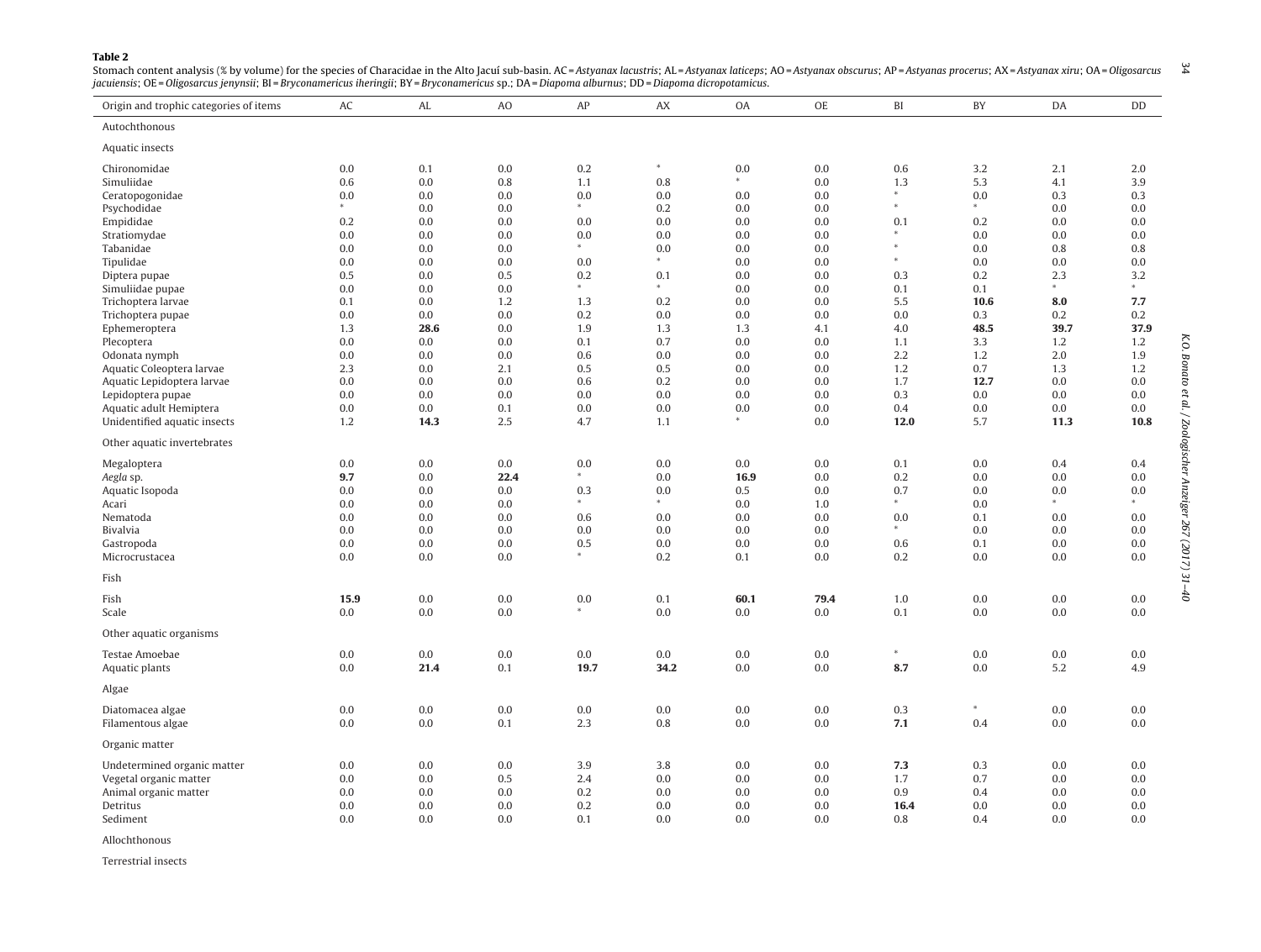|  | Table 2 (Continued) |  |
|--|---------------------|--|
|--|---------------------|--|

| Origin and trophic categories of items | AC   | AL   | A <sub>O</sub> | AP     | <b>AX</b> | OA   | <b>OE</b> | BI      | BY  | DA  | DD  |
|----------------------------------------|------|------|----------------|--------|-----------|------|-----------|---------|-----|-----|-----|
| Sarcophagidae larvae                   | 0.0  | 0.0  | 0.0            | 1.0    | 8.5       | 0.0  | 0.0       | 0.0     | 0.0 | 0.0 | 0.0 |
| Adult Diptera                          | 0.0  | 0.0  | 0.0            | 0.4    | 0.0       | 0.0  | 0.0       | 0.6     | 0.0 | 1.2 | 1.1 |
| Adult Orthoptera                       | 0.0  | 0.0  | 0.8            | 0.3    | 0.1       | 0.0  | 0.0       | $\ast$  | 0.0 | 0.0 | 0.0 |
| Terrestrial adult Hemiptera            | 0.1  | 0.0  | 0.4            | $\ast$ | 0.7       | 0.2  | 0.0       | 0.2     | 0.0 | 0.0 | 0.0 |
| Adult Hymenoptera                      | 8.0  | 0.0  | 26.0           | 15.0   | 4.1       | 3.0  | 0.6       | 1.7     | 0.4 | 7.5 | 9.7 |
| Adult Coleoptera                       | 9.6  | 0.0  | 4.1            | 4.5    | 0.6       | 11.7 | 0.0       | 1.7     | 0.5 | 2.9 | 2.8 |
| Adult Lepidoptera                      | 3.5  | 0.0  | 19.8           | 0.8    | 0.0       | 0.0  | 0.0       | 0.3     | 0.0 | 0.4 | 0.4 |
| Terrestrial Lepidoptera larvae         | 1.7  | 0.0  | 0.0            | 0.3    | 0.0       | 0.0  | 0.0       | 0.0     | 0.0 | 0.0 | 0.0 |
| Adult Odonata                          | 0.0  | 0.0  | 0.5            | 0.0    | 0.0       | 0.5  | 0.0       | $\star$ | 0.0 | 0.0 | 0.0 |
| Adult Plecoptera                       | 0.0  | 0.0  | 0.0            | 0.0    | 0.0       | 5.6  | 0.0       | 0.0     | 0.0 | 0.0 | 0.0 |
| Adult Homoptera                        | 0.0  | 0.0  | 0.0            | 0.3    | 0.0       | 0.0  | 0.0       | 0.3     | 0.0 | 0.0 | 0.0 |
| Adult Neuroptera                       | 0.0  | 0.0  | 0.0            | 0.0    | 0.0       | 0.0  | 0.0       | $\ast$  | 0.0 | 0.0 | 0.0 |
| Unidentified terrestrial insects       | 2.9  | 14.3 | 5.3            | 6.5    | 2.5       | 0.0  | 2.9       | 1.1     | 1.8 | 6.2 | 6.8 |
| Other terrestrial organisms            |      |      |                |        |           |      |           |         |     |     |     |
| Diplopoda                              | 0.4  | 0.0  | 0.0            | 0.0    | 0.0       | 0.0  | 0.0       | 0.0     | 0.0 | 0.0 | 0.0 |
| Oligochaeta                            | 2.2  | 0.0  | 0.0            | 6.3    | 0.0       | 0.0  | 0.0       | 2.9     | 0.4 | 0.8 | 0.8 |
| Aranae                                 | 3.4  | 0.0  | 0.6            | 0.9    | 0.0       | 0.0  | 0.0       | 0.4     | 0.0 | 0.2 | 0.2 |
| Fur                                    | 0.0  | 0.0  | 0.0            | 0.0    | $\star$   | 0.0  | 0.0       | $\ast$  | 0.0 | 0.0 | 0.0 |
| Terrestrial plants                     |      |      |                |        |           |      |           |         |     |     |     |
| Terrestrial plants                     | 36.3 | 21.4 | 12.0           | 21.9   | 39.3      | 0.0  | 12.0      | 13.7    | 2.6 | 1.7 | 1.6 |
| Pollen                                 | 0.0  | 0.0  | 0.0            | 0.0    | 0.0       | 0.0  | 0.0       | 0.1     | 0.0 | 0.0 | 0.0 |

The asteristicks (\*) indicates values less than 0.1%; bold values indicate the items most consumed.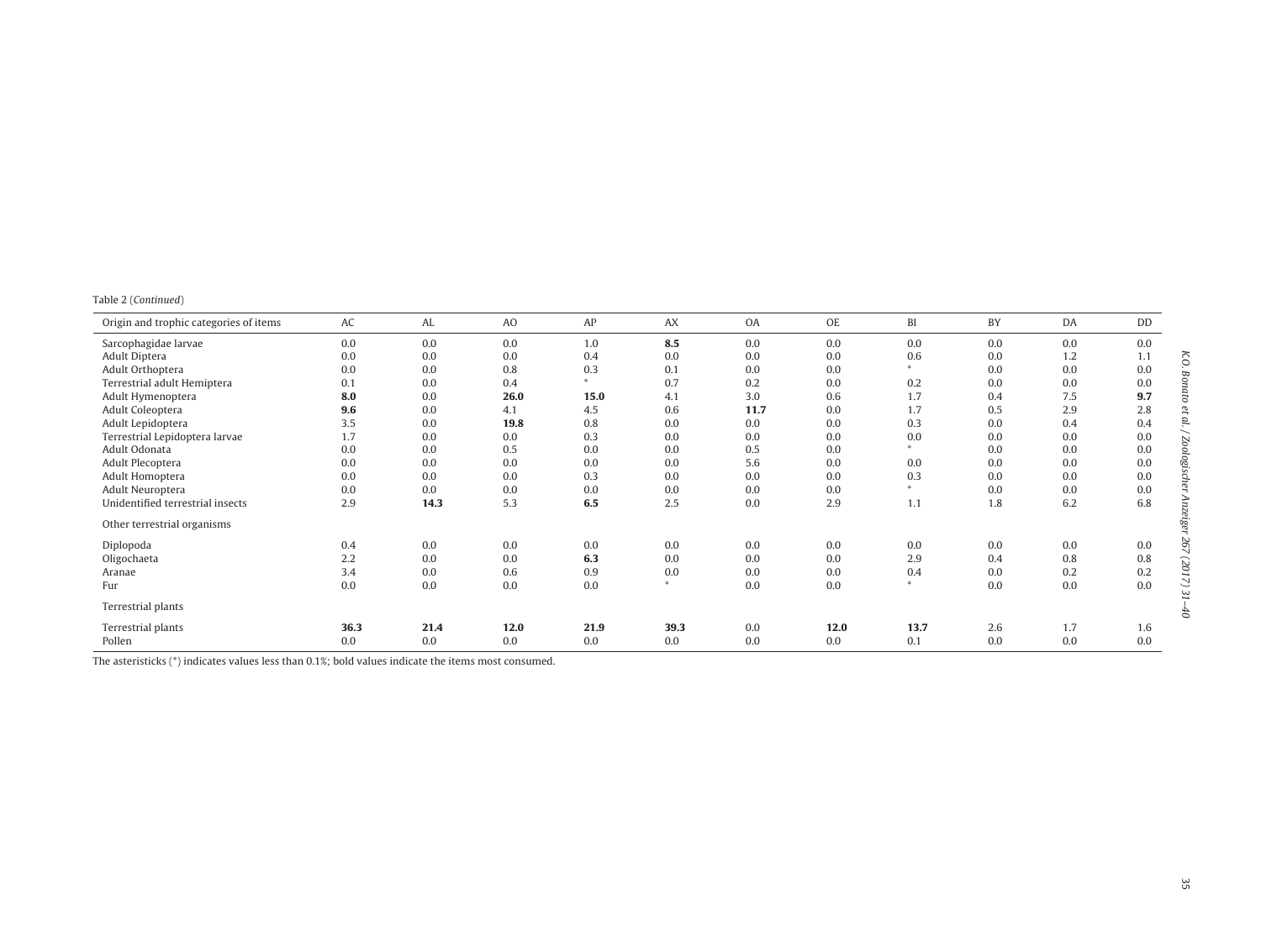Astyanax obscurus ([Hensel,](#page-8-0) [1870\)](#page-8-0) had a diet based on terrestrial insects such as Hymenoptera (26%) and Lepidoptera (19.8%) as well as crustaceans (Aegla sp.; 22.4%). Astyanax xiru ([Lucena](#page-8-0) et [al.,](#page-8-0) [2013a\)](#page-8-0) ingested mainly plants (39.3% terrestrial and 34.2% aquatic). Diapoma alburnus [\(Hensel,](#page-8-0) [1870\),](#page-8-0) Diapoma dicropotamicus ([Malabarba](#page-8-0) [and](#page-8-0) [Weitzman,](#page-8-0) [2003\)](#page-8-0) and Bryconamericus sp. had higher consumption of Ephemeroptera (39.7%, 37.9% and 48.5%, respectively). Oligosarcus jacuiensis [Menezes](#page-8-0) [and](#page-8-0) [Ribeiro](#page-8-0) [\(2010\)](#page-8-0) and Oligosarcus jenynsii [\(Günther,](#page-8-0) [1864\)](#page-8-0) were the species that most ingested fish with proportions of 60% and 79.4%, respectively ([Table](#page-3-0) 2).

The existence of diet differentiation among the species  $(F = 13.5,$  $P = 0.0001$ ) was supported by PERMANOVA. The most significant food items that contributed to species' dietary differentiation were indicated by SIMPER. The main item that contributed to dietary differentiation among Astyanax species were plants. For two Bryconamericus species, aquatic insects, and the diets of two Diapoma species were differentiated by Diptera pupae, adult Hymenoptera and Ephemeroptera. Between Oligosarcus species, items such as Acari, Ephemeroptera and terrestrial plants contributed most to their dissimilarity ([Table](#page-6-0) 3).

#### 3.2. Correlation between diet and mouth/tooth morphology

This analysis was based on 196 sampling units (i.e. the respective species per stream and month sampled). Some morphological tooth features were correlated. In such cases, the less ecologically informative were removed from the analysis (number of rows in premaxilla, number of cusps in outer row teeth, number of cusps in the inner row teeth, number of teeth in dentary, central cusp shape, tooth shape.). Of the six remaining variables, five were significant: mouth position (F = 12.8,  $P = 0.0001$ ), mouth size (F = 4.3,  $P = 0.0001$ ), number of teeth in outer row (F = 8.4, P = 0.0001), number of teeth on the maxilla ( $F = 3.9$ ,  $P = 0.0001$ ), number of cusps in maxillary teeth ( $F = 2.7$ ,  $P = 0.0001$ ), and only the number of teeth in the inner row was non-significant (F=1.5,  $P = 0.0760$ ). The CAP explained 15.1% of the constrained variation of the food items. The CAP was significant (F = 5.6,  $P = 0.0001$ ) as well as its first two axis  $(CAP1 - F = 14.5, P = 0.0001; CAP2 - F = 11.1, P = 0.0001$ ). The explanations of the first two axes were 43.3% and 33.1%, respectively. The CAP confirms the significant differences found by PERMANOVA in the species' diet. The items indicated by SIMPER are the same that appear more isolated and are influencing the species in both axes of the CAP analysis (Fig. 2).

Mouth position separated the species with terminal mouths represented by negative scores (i.e. AL, AO, AP, AS, AX, OA and OI) from those with sub-terminal mouths represented by positive scores (i.e. BI and BY). The species with sub-terminal mouths (i.e. BI and BY) tended to eat more aquatic insects, which are benthic or eat items from the substrate such as detritus and organic matter, and those with terminal mouths ingested more quantities of terrestrial insects and plants because of being able to more easily capture these types of items on the surface of the water column. Mouth size separated the species with large mouths (OA and OI) from those having a small mouth (i.e. BI, BY, DA, DD). This situation was due to items of large size that can only be ingested by the species with large mouths. For example, species like OA and OE were consumed large items such as fish and terrestrial insects (i.e. Hymenoptera).

The number of teeth in the outer row grouped those species that have a similar minimum number of teeth in this row and had similar variation. The species (all Astyanax species) with small variation in the number of teeth had the highest ingestion of plants, which were mainly terrestrial plants. But those species with the largest number of teeth on the maxilla consumed more aquatic insects; however, species with the fewest teeth fed more on terrestrial items. Species with intermediate and more numerous cusps in maxillary teeth



**Fig. 2.** Ordination of the Characidae species in the Alto Jacuí sub-basin, state of Rio Grande do Sul, Brazil, produced by the first two axes of the Constrained Principal Analysis on Coordinates (CAP1 and CAP2) applied to the correlation of six morphological tooth features and items ingested by the species. Morphological features: PM = mouth position, SM = mouth size, NTOR = number of teeth in outer row, NTIR = number of teeth in inner row, NCM = number of cusps on maxilla, NTM = number of teeth on maxilla. Items categories: ai = unidentified aquatic insects, ti = unidentified terrestrial insects, oa = other aquatic invertebrates, ot = other terrestrial invertebrates, mi = microcrustaceans, tp = terrestrial plants, ap = aquatic plants, al = algae, se = sediment, mo = organic matter, ta = Testae Amoebae, de = detritus,  $fi = fish$ .

ingested more aquatic insects. Nevertheless, the smallest number of cusps in maxillary teeth seems to permit the consumption of large sized and terrestrial items [\(Fig.](#page-1-0) 1).

### **4. Discussion**

The characid assemblage of the Alto Jacuí sub-basin, in Neotropical Brazil, ingested a diverse supply of food resources. This finding supports the consensus that most Neotropical fish have highly variable diets ([Lowe-McConnell,](#page-8-0) [1999\),](#page-8-0) which is likely an adaptive response to heterogeneous environmental conditions ([Winemiller,](#page-9-0) [1990\).](#page-9-0) We demonstrate with our data that variation in feeding patterns in this characid assemblage are strongly related with the differentiation of morphological features. Thus, supporting the ecomorphology theory that morphological features of species should reflect their ecology and therefore predict the feeding habits of species [\(Gatz,](#page-8-0) [1979\).](#page-8-0) Additionally, this pattern suggests that fishes with comparable morphological traits should use similar resources [\(Winemiller,](#page-9-0) [1991\).](#page-9-0) According to [Weitzman](#page-9-0) [and](#page-9-0) [Malabarba](#page-9-0) [\(1998\),](#page-9-0) the numbers of teeth in a given row on the premaxilla has been one of the prominent sources supporting the recognition that Characidae is polyphyletic. The same authors emphasize that tooth shape and certain types of tooth arrangements, especially on the premaxilla, have been more successful in predicting relationships among characids. We observed that the morphological features of mouth and teeth may explain their dietary patterns. Some studies have obtained the same result indicating a link between morphology and diet ([Motta](#page-8-0) et [al.,](#page-8-0) [1995;](#page-8-0) [Winemiller](#page-8-0) et [al.,](#page-8-0) [1995;](#page-8-0) [Piet,](#page-8-0) [1998;](#page-8-0) [Fugi](#page-8-0) et [al.,](#page-8-0) [2001\);](#page-8-0) however, others have not found this relationship [\(Barnett](#page-8-0) et [al.,](#page-8-0) [2006\).](#page-8-0)

The characteristic that best separated the Oligosarcus species from the other species was mouth size. Carnivorous species must have sufficient gape that permits the ingestion of large items such as fishes and Aegla [\(Leach,](#page-8-0) [1820\).](#page-8-0) This clear differentiation of carnivorous and piscivorous species from other dietary patterns is seen in many studies [\(Motta](#page-8-0) et [al.,](#page-8-0) [1995;](#page-8-0) [Winemiller](#page-8-0) et [al.,](#page-8-0) [1995;](#page-8-0) [Barnett](#page-8-0) et [al.,](#page-8-0) [2006;](#page-8-0) [Dourado](#page-8-0) [dos](#page-8-0) et [al.,](#page-8-0) [2015\),](#page-8-0) which also indicated other features such as longer lower jaws, longer tooth size, an upturned mouth, and greater snout length that explain their dietary differentiation. [Santos](#page-9-0) et [al.](#page-9-0) [\(2011\)](#page-9-0) verified the dietary differentia-tion of Oligosarcus hepsetus [\(Cuvier,](#page-8-0) [1829\)](#page-8-0) from other species such that they explored lotic environments and had carnivorous feeding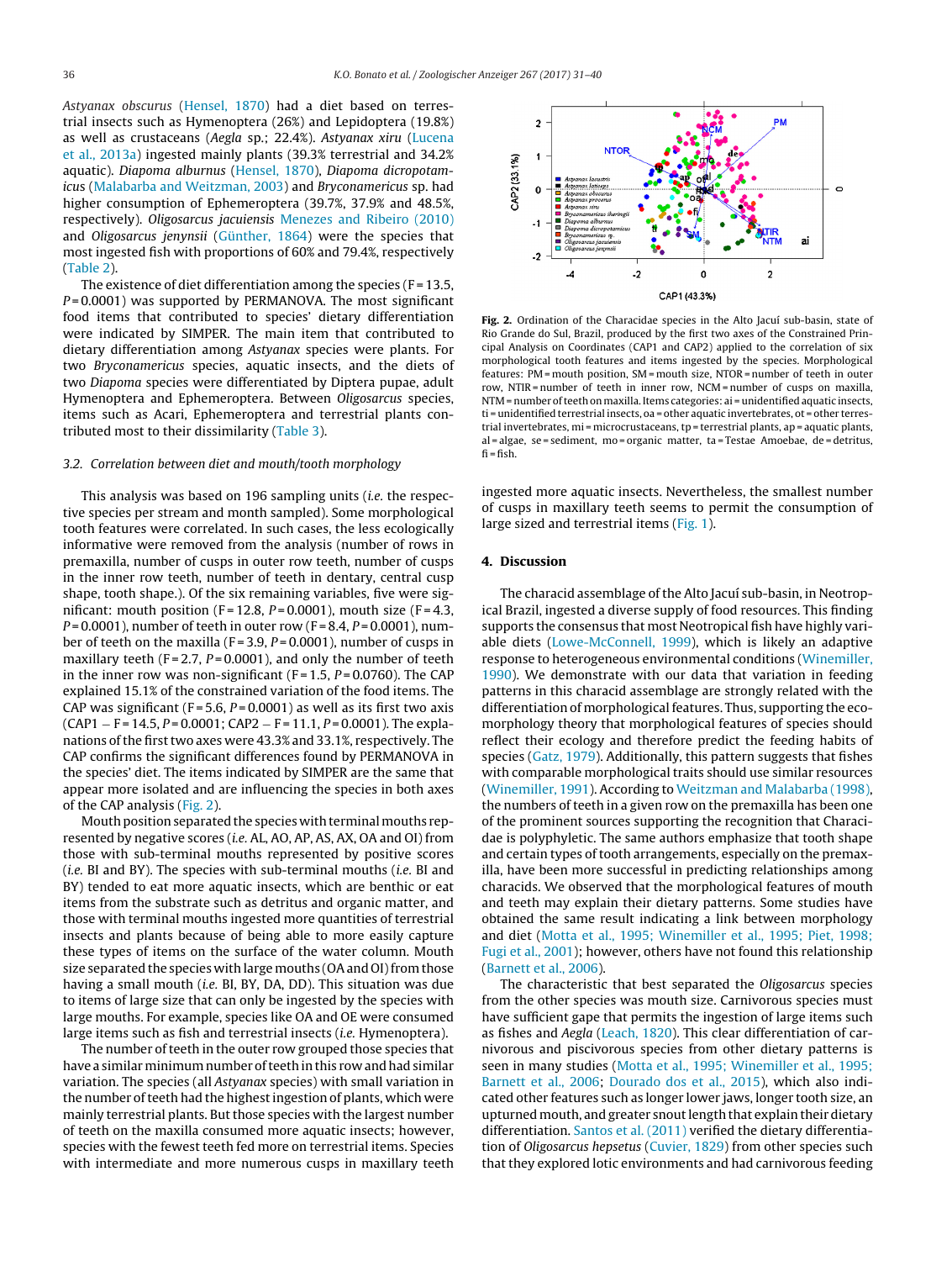#### <span id="page-6-0"></span>**Table 3**

Dissimilarity of pairwise comparition and the contribution (%) of the food items obtained by SIMPER analyses for the 11 Characidae species sampling in the Alto Jacuí sub-basin. Diss = dissimilarity; ap = aquatic plants; ai aquatic insects; ti = unidentified terrestrial insects; tp = terrestrial plants; ah = adult Hymenoptera; ac = adult Coleoptera; ep = Ephemeroptera; de = detritus; tr = Trichoptera, dp = Diptera pupae, si = Simullidae; ac = AC=Astyanax lacustris; AL=Astyanax laticeps; AO=Astyanax obscurus; AP=Astyanas procerus; AX=Astyanax xiru; OA=Oligosarcus jacuiensis; OE=Oligosarcus jenynsii; BI=Bryconamericus iheringii; BY=Bryconamericus sp.; DA= Diapoma alburnus; DD <sup>=</sup> Diapoma dicropotamicus.

| Species      | Diss $(\%)$ | ap   | a1   | ti   | tp   | ah   | ac   | ep   | de  |     | dp   | Sİ | fi | Species      | Diss $(\%)$ | ap  | ai   | ti   | tp   | ah   | ac   | ep   | de  | tr   | dp   | <sub>Si</sub> | fi   | AC   |
|--------------|-------------|------|------|------|------|------|------|------|-----|-----|------|----|----|--------------|-------------|-----|------|------|------|------|------|------|-----|------|------|---------------|------|------|
| ACxAL        | 84.5        | 25.4 | 11.2 | 10.1 |      |      |      |      |     |     |      |    |    | ACxBY        | 94.3        |     |      |      | 17.4 |      | 6.2  | 17.7 |     | 7.7  |      |               |      |      |
| <b>ACxAO</b> | 84.9        |      |      |      | 22.1 | 13.6 | 10.8 |      |     |     |      |    |    | ALxBY        | 89.1        |     | 9.5  |      | 13.1 |      |      | 24.0 |     | 10.4 |      |               |      |      |
| <b>ALxAO</b> | 91.0        |      | 12.6 | 10.0 | 18.8 | 12.9 |      |      |     |     |      |    |    | AOxBY        | 95.7        |     |      |      | 8.5  | 9.3  |      | 20.2 |     | 9.0  |      |               |      |      |
| ACxAP        | 87.5        |      |      |      | 19.6 | 11.1 |      |      |     |     |      |    |    | APxBY        | 90.2        |     |      |      | 8.3  | 8.0  |      | 17.5 |     | 8.5  |      |               |      |      |
| ALxAP        | 88.1        | 11.9 | 11.7 | 10.4 | 16.8 | 10.4 |      |      |     |     |      |    |    | <b>AXxBY</b> | 92.1        | 8.7 |      |      | 13.5 | 9.5  |      | 16.9 |     |      |      |               |      |      |
| AOxAP        | 89.3        |      | 10.0 |      | 12.7 | 14.6 |      |      |     |     |      |    |    | <b>BIxBY</b> | 86.1        |     | 10.3 |      | 9.7  |      |      | 14.3 | 6.1 | 8.6  |      |               |      |      |
| <b>ACxAX</b> | 83.4        | 10.0 |      |      | 21.2 | 12.6 |      |      |     |     |      |    |    | <b>DAxBY</b> | 76.8        |     | 12.7 |      |      |      |      | 18.5 |     | 10.9 |      | 9.1           |      |      |
| <b>ALxAX</b> | 86.0        | 15.0 | 10.2 | 10.0 | 20.9 | 13.3 |      |      |     |     |      |    |    | <b>DDxBY</b> | 94.6        |     |      |      |      | 14.4 |      | 20.5 |     |      | 17.0 |               |      |      |
| <b>AOxAX</b> | 87.2        | 10.7 |      |      | 17.7 | 15.5 |      |      |     |     |      |    |    | <b>ACxOA</b> | 93.7        |     |      |      | 18.0 | 10.3 | 10.5 |      |     |      |      |               | 16.6 |      |
| <b>APxAX</b> | 85.9        | 13.3 |      |      | 16.5 | 13.4 |      |      |     |     |      |    |    | ALxOA        | 97.6        |     |      |      | 11.8 | 9.0  |      | 10.6 |     |      |      |               | 19.0 |      |
| ACxBI        | 87.2        |      | 10.2 |      | 15.4 | 6.1  | 6.1  |      |     |     |      |    |    | <b>AOxOA</b> | 93.9        |     |      |      | 7.5  | 13.9 | 10.4 |      |     |      |      |               | 17.1 |      |
| ALxBI        | 87.5        |      | 13.3 |      | 14.2 |      |      | 8.6  | 7.5 |     |      |    |    | <b>APxOA</b> | 94.6        |     |      |      | 6.8  | 11.6 | 8.2  | 7.6  |     |      |      |               | 15.3 |      |
| AOxBI        | 90.6        |      | 11.1 |      | 11.8 | 8.7  |      |      | 6.4 |     |      |    |    | <b>AXxOA</b> | 94.3        | 8.6 |      |      | 12.9 | 12.2 | 7.8  |      |     |      |      |               | 14.8 |      |
| APxBI        | 88.3        | 7.4  | 10.5 |      | 11.5 | 7.5  |      | 6.4  |     |     |      |    |    | <b>BIxOA</b> | 96.0        |     | 8.9  |      | 8.4  | 6.5  | 6.0  | 6.5  |     |      |      |               | 12.4 |      |
| AXxBI        | 87.5        | 9.4  | 10.0 |      | 13.9 | 8.6  |      |      |     |     |      |    |    | <b>DAxOA</b> | 92.2        |     | 10.3 |      |      | 9.2  |      | 14.0 |     |      |      |               | 15.6 |      |
| <b>ACxDA</b> | 91.9        |      | 10.6 |      | 18.2 | 7.8  |      | 12.4 |     |     |      |    |    | <b>DDxOA</b> | 94.0        |     |      |      |      | 17.4 |      |      |     |      | 17.7 |               | 17.5 |      |
| ALxDA        | 87.7        |      | 15.8 | 8.7  | 13.0 |      |      | 17.4 |     |     |      |    |    | <b>BIxOA</b> | 93.7        |     |      |      |      | 7.2  |      | 18.1 |     | 7.6  |      |               | 15.3 |      |
| AOxDA        | 91.5        |      | 12.7 |      | 8.0  | 11.5 |      | 13.8 |     |     |      |    |    | <b>ACxOE</b> | 82.7        |     |      |      | 19.1 |      |      | 11.8 |     |      |      |               | 18.7 |      |
| APxDA        | 87.5        | 8.1  | 11.8 |      |      | 9.9  |      | 13.3 |     |     |      |    |    | <b>ALxOE</b> | 84.1        |     |      | 11.1 | 19.7 |      |      | 16.2 |     |      |      |               | 21.9 | 12.9 |
| <b>AXxDA</b> | 89.4        | 10.3 | 10.5 |      | 13.6 | 10.9 |      | 12.5 |     |     |      |    |    | AOxOE        | 91.7        |     |      |      | 16.3 | 10.8 |      | 11.8 |     |      |      |               | 17.6 |      |
| <b>BIxDA</b> | 85.3        |      | 11.6 |      | 9.5  |      |      | 11.2 |     | 6.8 |      |    |    | <b>APxOE</b> | 89.5        |     |      |      | 15.6 | 9.0  |      | 11.3 |     |      |      |               | 16.5 |      |
| <b>ACxDD</b> | 92.6        |      |      | 10.2 | 20.7 | 16.7 |      |      |     |     | 17.4 |    |    | <b>AXxOE</b> | 86.5        |     |      |      | 17.5 | 10.5 |      | 11.2 |     |      |      |               | 16.5 |      |
| ALxDD        | 94.6        |      |      | 14.8 | 13.8 | 20.1 |      |      |     |     | 24.0 |    |    | <b>BIxOE</b> | 89.0        |     | 9.0  |      | 12.7 |      |      | 9.5  |     |      |      |               | 13.8 | 6.7  |
| <b>AOxDD</b> | 90.0        |      |      | 11.2 |      | 21.6 |      |      |     |     | 20.5 |    |    | <b>DAxOE</b> | 89.6        |     | 9.3  |      | 14.3 |      |      | 13.5 |     |      |      |               | 16.3 |      |
| APxDD        | 90.9        |      |      | 11.2 | 8.0  | 17.9 |      |      |     |     | 17.8 |    |    | <b>DDxOE</b> | 94.9        |     |      |      | 15.4 | 14.3 |      | 11.6 |     |      | 16.2 |               | 17.5 |      |
| <b>AXxDD</b> | 90.0        |      | 10.2 | 10.5 | 15.3 | 17.6 |      |      |     |     | 16.9 |    |    | <b>BYxOE</b> | 85.7        |     |      |      | 14.8 |      |      | 16.0 |     |      |      |               | 17.1 | 9.0  |
| <b>BIxDD</b> | 95.3        |      | 9.8  | 7.2  | 9.5  | 11.5 |      |      |     |     | 13.1 |    |    | OAxOE        | 88.8        |     |      |      | 14.5 |      |      | 12.6 |     |      |      |               |      | 24.0 |
| <b>DAxDD</b> | 90.5        |      | 11.6 | 9.8  |      | 16.2 |      | 14.2 |     |     | 17.6 |    |    |              |             |     |      |      |      |      |      |      |     |      |      |               |      |      |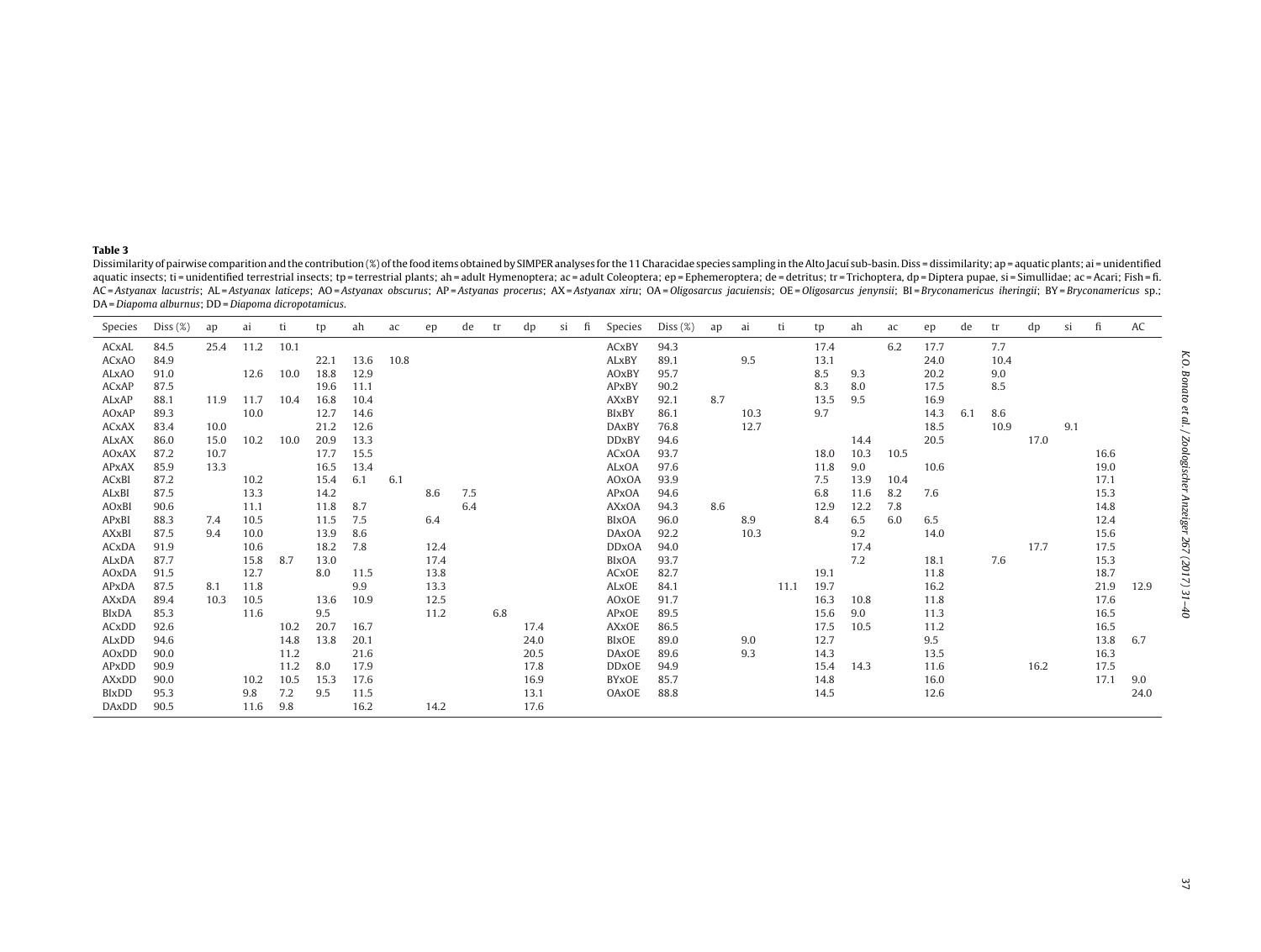<span id="page-7-0"></span>habits, which they linked to morphological features such as higher relative height of the mouth and mouth aspect.

The species of genus Bryconamericus [\(Eigenmann](#page-8-0) et [al.,](#page-8-0) [1907\)](#page-8-0) were separated from the others mainly by having a sub-terminal mouth allowing greater intake of benthic items such as detritus, organic matter and benthic aquatic insects. The species of genus Diapoma [Cope](#page-8-0) [\(1894b\);](#page-8-0) despite having a terminal mouth, eat more benthic items too. This is probably related to the shape of the body, which is elongate and allows them to more efficiently exploit the bottom of streams and among rocks. Although tooth number in the outer row of the premaxilla has been identified as crucial in dietary differentiation, it does not seem to distinguish the species analyzed here. Maybe it is not the number that defines this separation. Although Bryconamericus and Diapoma both have a large range in the number of teeth (3–6) on the premaxilla, they have another feature in common, which is the angle of these teeth. This angle is greater than in Astyanax, which have teeth that project more externally [\(Malabarba](#page-8-0) [and](#page-8-0) [Malabarba,](#page-8-0) [1994\)](#page-8-0) and may allow the species to forage along the substrate and the spaces between rocks. In contrast, Bryconamericus scrapes algae from surfaces. The high number of teeth on the maxilla may also be responsible for this foraging behavior by further facilitating eating algae.

Astyanax species, in general, have similar diets as the other species, characterized primarily by consumption of items (animal and plant) of terrestrial origin. The more superior position of the mouth in Astyanax permits them to forage from the surface water and eat floating terrestrial insects as well as drift resources in the water column. Furthermore, according to [Peretti](#page-9-0) [and](#page-9-0) [Andrian](#page-9-0) [\(2008\),](#page-9-0) the consumption of Hymenoptera and Coleoptera by Astyanax is explained by the type of teeth. The insertion, which almost forms a right angle (90◦) to its premaxilla and dentary, does not allow scraping substrates, but makes it easier to bite and tear plants and ingest terrestrial insects. Therefore, Astyanax may be considered as browsers that bite off pieces and tear plants above the substrate, usually by pointing the head upward [\(Jones,](#page-8-0) [1968;](#page-8-0) [Loureiro-Crippa](#page-8-0) [and](#page-8-0) [Hahn,](#page-8-0) [2006;](#page-8-0) [Mise](#page-8-0) et [al.,](#page-8-0) [2013\).](#page-8-0) In contrast, Bryconamericus are grazers that ingest algae from close to the substrate and may ingest some of the substrate. This type of species feeds by pointing the head down and applying their lips and teeth to the substrate, so they can feed by rasping and suction [\(Jones,](#page-8-0) [1968;](#page-8-0) [Orciolli](#page-8-0) [and](#page-8-0) [Bennemann,](#page-8-0) [2006;](#page-8-0) [Oosterom](#page-8-0) et [al.,](#page-8-0) [2013\).](#page-8-0)

In conclusion, with this work we describe the trophic ecology of several recently described species and reinforced the hypothesis of the Characidae as a diverse family that exploits distinct habitats and associated broad trophic spectrum. The species showed varied diets. This ecological variability is possibly due to the diversity of morphological features exhibited among the species. Thereby, with this study we demonstrate that variation in mouth and tooth morphology likely facilitated the differentiation of feeding habits in this characid assemblage.

We hope that with this effort in adding biological and ecological information, in the near future, we can have more clear and objective answers about the evolutionary patterns within the Characidae. Because many questions still remain unresolved in many taxonomic levels of the Characiformes, mainly in the named "Clade C" [\(Vari](#page-9-0) and Malabarba, [1998\).](#page-9-0) Recently, [Thomaz](#page-9-0) et al. (2015) established the Stevardiinae as monophyletic, synonymized Hypobrycon [Malabarba](#page-8-0) [and](#page-8-0) [Malabarba](#page-8-0) [\(1994\)](#page-8-0) with Bryconamericus with, and designated Cyanocharax [Malabarba](#page-8-0) [and](#page-8-0) [Weitzman](#page-8-0) [\(2003\)](#page-8-0) as Diapoma. This evolutionary similarity is consistent with our dietary data such that we observed similar insectivorous diets among this sub-group including D. alburnus, D. dicropotamicus and Bryconamericus sp. With greater understanding of the relationships within these groups, we can infer with more certainty, for example, why species of Astyanax have similar diets. This pattern may be due to ancient diversification in the presence of ecological opportunity as has been shown with other groups of Neotropical fishes [\(López-](#page-8-0)Fernández et [al.,](#page-8-0) [2012\)](#page-8-0) or a more recent diversification resulting from high competition among ecologically similar species.

#### **Acknowledgements**

We thank the colleagues of the Ichthyology Laboratory at the Universidade Federal do Rio Grande do Sul for their aid in the field; J. Ferrer, P.C. Silva and L.R. Malabarba for help in identifying the species studied; the Orlandi and Bonato families for help and support with the field work; R.B. Dala Corte helped with the illustrations; and the Coordenação de Aperfeiçoamento de Pessoal de Nível Superior (CAPES, Proc. 1104786, to KOB) is thanked for providing financial support. Thanks to Editor and two anonymous reviewers that improved this manuscript.

#### **Appendix A.**

#### **Table A1**

Geographic coordinates, elevation and localization of the sampled streams and their respective codes in the Alto Jacuí sub-basin.

| Stream            | Code       | Geographic Coordinates      | Elevation $(m)$ | Locality                    |
|-------------------|------------|-----------------------------|-----------------|-----------------------------|
| Caixões River     | <b>RC</b>  | 29°01'54.4"S, 052°49'25.1"W | 420             | Guanxuma, Espumoso          |
| Jacuizinho River  | R          | 28°58'02.9"S, 052°47'20.3"W | 513             | Depósito, Espumoso          |
| Morcego River     | <b>RM</b>  | 28°53'55.0"S, 052°49'05.6"W | 461             | São Domingos, Espumoso      |
| Turvo River       | <b>RT</b>  | 28°43'47.0"S, 052°47'40.4"W | 351             | Santo Antônio, Espumoso     |
| Ouati River       | <b>RO</b>  | 28°38'31.8"S, 052°37'07.9"W | 439             | Mormaco                     |
| Santa Clara River | <b>RSC</b> | 28°44'30.1"S, 053°13'03.0"W | 439             | Santa Clara, XV de Novembro |
| Valoroso Stream   | <b>RV</b>  | 28°41'32.0"S, 052°51'41.5"W | 376             | Teutônia, Tapera            |
| Divinéja Stream   | <b>RD</b>  | 28°42'16.7"S, 052°52'25.9"W | 350             | Teutônia, Tapera            |
| Paz Stream        | RP         | 28°42'57.3"S. 052°50'41.7"W | 378             | Vila Paz, Tapera            |
| Angico Stream     | AA         | 28°39'17.9"S, 052°54'31.1"W | 368             | São Rafael, Tapera          |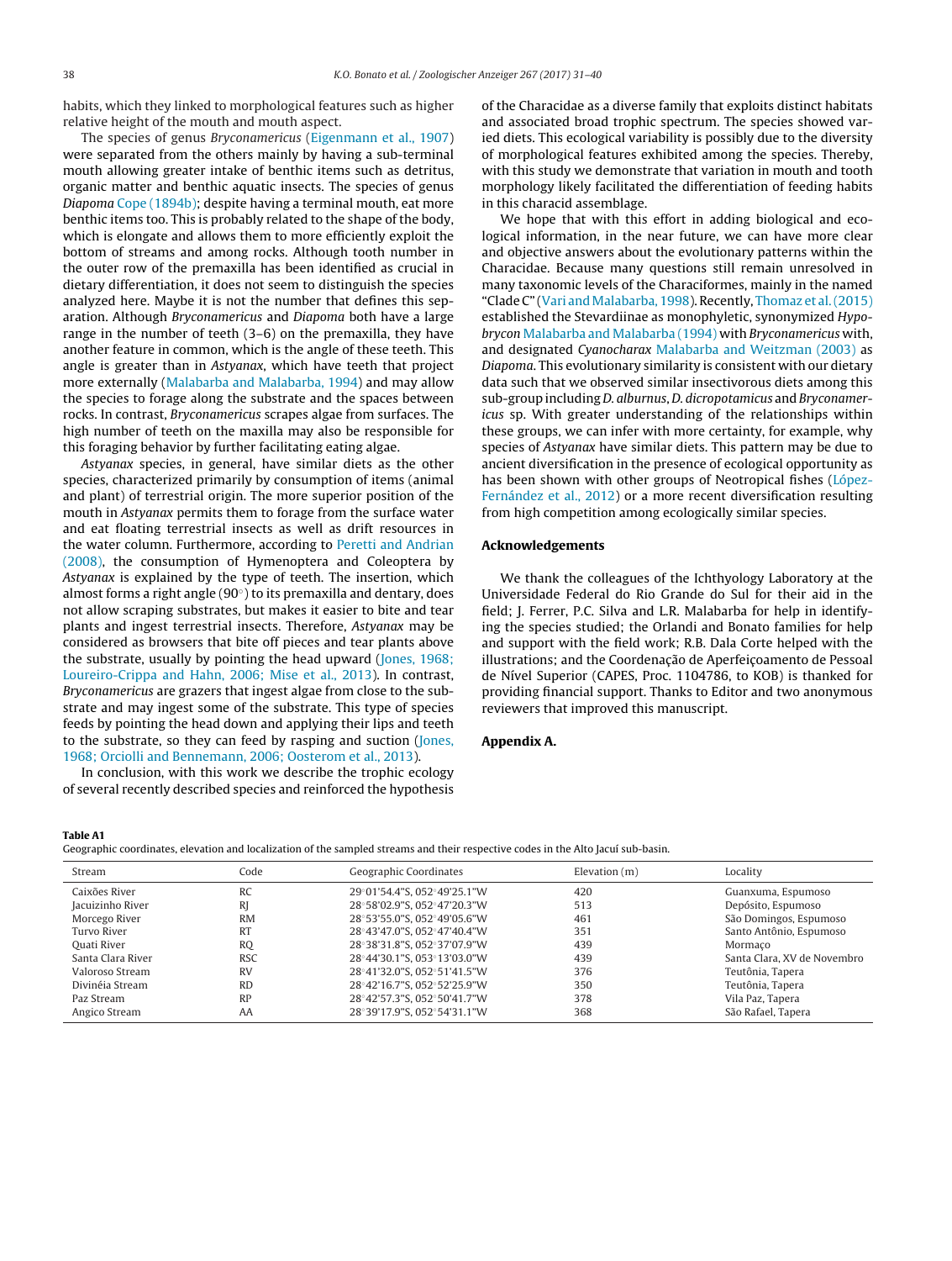#### <span id="page-8-0"></span>**Appendix B. Supplementary data**

Supplementary data associated with this article can be found, in the online version, at [http://dx.doi.org/10.1016/j.jcz.2017.01.003.](http://dx.doi.org/10.1016/j.jcz.2017.01.003)

#### **References**

- Anderson, M.J., 2001. A new method for non-parametric multivariate analysis of variance. Aust. Ecol. 26, 32–46, [http://dx.doi.org/10.1111/j.1442-9993.2001.](dx.doi.org/10.1111/j.1442-9993.2001.01070.pp.x) [01070.pp.x.](dx.doi.org/10.1111/j.1442-9993.2001.01070.pp.x)
- Anderson, M.J., Gorley, R.N., Clarke, K.R., 2008. [PERMANOVA+](http://refhub.elsevier.com/S0044-5231(17)30003-7/sbref0010) [for](http://refhub.elsevier.com/S0044-5231(17)30003-7/sbref0010) [PRIMER:](http://refhub.elsevier.com/S0044-5231(17)30003-7/sbref0010) [Guide](http://refhub.elsevier.com/S0044-5231(17)30003-7/sbref0010) [to](http://refhub.elsevier.com/S0044-5231(17)30003-7/sbref0010) [Software](http://refhub.elsevier.com/S0044-5231(17)30003-7/sbref0010) [and](http://refhub.elsevier.com/S0044-5231(17)30003-7/sbref0010) [Statistical](http://refhub.elsevier.com/S0044-5231(17)30003-7/sbref0010) [Methods.](http://refhub.elsevier.com/S0044-5231(17)30003-7/sbref0010) [PRIMER-E,](http://refhub.elsevier.com/S0044-5231(17)30003-7/sbref0010) [Plymouth,](http://refhub.elsevier.com/S0044-5231(17)30003-7/sbref0010) [UK.](http://refhub.elsevier.com/S0044-5231(17)30003-7/sbref0010)
- Azevedo, M.A., 2010. Reproductive characteristics of characid fish species (Teleostei, Characiformes) and their relationship with body size and phylogeny. Iheringia Sér. Zool. 100, 469–482, [http://dx.doi.org/10.1590/S0073-](dx.doi.org/10.1590/S0073-47212010000400020) [47212010000400020.](dx.doi.org/10.1590/S0073-47212010000400020)
- Bührnheim, C.M., Carvalho, T.P., Malabarba, L.R., Weitzman, S.H., 2008. A new genus and species of characid fish from the Amazon basin—the recognition of a relictual lineage of characid fishes (Ostariophysi: Cheirodontinae: Cheirodontini). Neotrop. Ichthyol. 6, 663–678, [http://dx.doi.org/10.1590/](dx.doi.org/10.1590/S1679-62252008000400016) [S1679-62252008000400016](dx.doi.org/10.1590/S1679-62252008000400016).
- Baird, S.F., Girard, C.F., 1854. [Descriptions](http://refhub.elsevier.com/S0044-5231(17)30003-7/sbref0025) [of](http://refhub.elsevier.com/S0044-5231(17)30003-7/sbref0025) [new](http://refhub.elsevier.com/S0044-5231(17)30003-7/sbref0025) [species](http://refhub.elsevier.com/S0044-5231(17)30003-7/sbref0025) [of](http://refhub.elsevier.com/S0044-5231(17)30003-7/sbref0025) [fishes](http://refhub.elsevier.com/S0044-5231(17)30003-7/sbref0025) [collected](http://refhub.elsevier.com/S0044-5231(17)30003-7/sbref0025) [in](http://refhub.elsevier.com/S0044-5231(17)30003-7/sbref0025) [Texas,](http://refhub.elsevier.com/S0044-5231(17)30003-7/sbref0025) [New](http://refhub.elsevier.com/S0044-5231(17)30003-7/sbref0025) [Mexico](http://refhub.elsevier.com/S0044-5231(17)30003-7/sbref0025) [and](http://refhub.elsevier.com/S0044-5231(17)30003-7/sbref0025) [Sonora,](http://refhub.elsevier.com/S0044-5231(17)30003-7/sbref0025) [by](http://refhub.elsevier.com/S0044-5231(17)30003-7/sbref0025) [Mr.](http://refhub.elsevier.com/S0044-5231(17)30003-7/sbref0025) [John](http://refhub.elsevier.com/S0044-5231(17)30003-7/sbref0025) [H.](http://refhub.elsevier.com/S0044-5231(17)30003-7/sbref0025) [Clark,](http://refhub.elsevier.com/S0044-5231(17)30003-7/sbref0025) [on](http://refhub.elsevier.com/S0044-5231(17)30003-7/sbref0025) [the](http://refhub.elsevier.com/S0044-5231(17)30003-7/sbref0025) [U.](http://refhub.elsevier.com/S0044-5231(17)30003-7/sbref0025) [S.](http://refhub.elsevier.com/S0044-5231(17)30003-7/sbref0025) [and](http://refhub.elsevier.com/S0044-5231(17)30003-7/sbref0025) [Mexican](http://refhub.elsevier.com/S0044-5231(17)30003-7/sbref0025) [Boundary](http://refhub.elsevier.com/S0044-5231(17)30003-7/sbref0025) [Survey,](http://refhub.elsevier.com/S0044-5231(17)30003-7/sbref0025) [and](http://refhub.elsevier.com/S0044-5231(17)30003-7/sbref0025) [in](http://refhub.elsevier.com/S0044-5231(17)30003-7/sbref0025) [Texas](http://refhub.elsevier.com/S0044-5231(17)30003-7/sbref0025) [by](http://refhub.elsevier.com/S0044-5231(17)30003-7/sbref0025) [Capt.](http://refhub.elsevier.com/S0044-5231(17)30003-7/sbref0025) [Stewart](http://refhub.elsevier.com/S0044-5231(17)30003-7/sbref0025) [Van](http://refhub.elsevier.com/S0044-5231(17)30003-7/sbref0025) [Vliet,](http://refhub.elsevier.com/S0044-5231(17)30003-7/sbref0025) [U.](http://refhub.elsevier.com/S0044-5231(17)30003-7/sbref0025) [S.](http://refhub.elsevier.com/S0044-5231(17)30003-7/sbref0025) [A.](http://refhub.elsevier.com/S0044-5231(17)30003-7/sbref0025) [Proc.](http://refhub.elsevier.com/S0044-5231(17)30003-7/sbref0025) [Acad.](http://refhub.elsevier.com/S0044-5231(17)30003-7/sbref0025) [Nat.](http://refhub.elsevier.com/S0044-5231(17)30003-7/sbref0025) [Sci.](http://refhub.elsevier.com/S0044-5231(17)30003-7/sbref0025) [Philadelphia](http://refhub.elsevier.com/S0044-5231(17)30003-7/sbref0025) [7,](http://refhub.elsevier.com/S0044-5231(17)30003-7/sbref0025) [24–29.](http://refhub.elsevier.com/S0044-5231(17)30003-7/sbref0025)
- Balon, E.K., Crawford, S.S., Lelek, A., 1986. [Fish](http://refhub.elsevier.com/S0044-5231(17)30003-7/sbref0030) [communities](http://refhub.elsevier.com/S0044-5231(17)30003-7/sbref0030) [of](http://refhub.elsevier.com/S0044-5231(17)30003-7/sbref0030) [the](http://refhub.elsevier.com/S0044-5231(17)30003-7/sbref0030) [upper](http://refhub.elsevier.com/S0044-5231(17)30003-7/sbref0030) [Danube](http://refhub.elsevier.com/S0044-5231(17)30003-7/sbref0030) [River](http://refhub.elsevier.com/S0044-5231(17)30003-7/sbref0030) [\(Germany:](http://refhub.elsevier.com/S0044-5231(17)30003-7/sbref0030) [Austria\)](http://refhub.elsevier.com/S0044-5231(17)30003-7/sbref0030) [prior](http://refhub.elsevier.com/S0044-5231(17)30003-7/sbref0030) [to](http://refhub.elsevier.com/S0044-5231(17)30003-7/sbref0030) [the](http://refhub.elsevier.com/S0044-5231(17)30003-7/sbref0030) [new](http://refhub.elsevier.com/S0044-5231(17)30003-7/sbref0030) [Rhein-Main-Donau](http://refhub.elsevier.com/S0044-5231(17)30003-7/sbref0030) [connection.](http://refhub.elsevier.com/S0044-5231(17)30003-7/sbref0030) [Environ.](http://refhub.elsevier.com/S0044-5231(17)30003-7/sbref0030) [Biol.](http://refhub.elsevier.com/S0044-5231(17)30003-7/sbref0030) [Fishes](http://refhub.elsevier.com/S0044-5231(17)30003-7/sbref0030) [15,](http://refhub.elsevier.com/S0044-5231(17)30003-7/sbref0030) [243–271.](http://refhub.elsevier.com/S0044-5231(17)30003-7/sbref0030)
- Barnett, A., Bellwood, D.R., Hoey, A.S., 2006. [Trophic](http://refhub.elsevier.com/S0044-5231(17)30003-7/sbref0035) [ecomorphology](http://refhub.elsevier.com/S0044-5231(17)30003-7/sbref0035) [of](http://refhub.elsevier.com/S0044-5231(17)30003-7/sbref0035) [cardinalfish.](http://refhub.elsevier.com/S0044-5231(17)30003-7/sbref0035) [Mar.](http://refhub.elsevier.com/S0044-5231(17)30003-7/sbref0035) [Ecol.](http://refhub.elsevier.com/S0044-5231(17)30003-7/sbref0035) [Prog.](http://refhub.elsevier.com/S0044-5231(17)30003-7/sbref0035) [Ser.](http://refhub.elsevier.com/S0044-5231(17)30003-7/sbref0035) [322,](http://refhub.elsevier.com/S0044-5231(17)30003-7/sbref0035) [249–257.](http://refhub.elsevier.com/S0044-5231(17)30003-7/sbref0035)
- Beaumord, A.C., Petrere, M., 1994. [Fish](http://refhub.elsevier.com/S0044-5231(17)30003-7/sbref0040) [communities](http://refhub.elsevier.com/S0044-5231(17)30003-7/sbref0040) [of](http://refhub.elsevier.com/S0044-5231(17)30003-7/sbref0040) [Manso](http://refhub.elsevier.com/S0044-5231(17)30003-7/sbref0040) [River](http://refhub.elsevier.com/S0044-5231(17)30003-7/sbref0040) [Chapada](http://refhub.elsevier.com/S0044-5231(17)30003-7/sbref0040) [dos](http://refhub.elsevier.com/S0044-5231(17)30003-7/sbref0040) [Guimarães,](http://refhub.elsevier.com/S0044-5231(17)30003-7/sbref0040) [MT,](http://refhub.elsevier.com/S0044-5231(17)30003-7/sbref0040) [Brazil.](http://refhub.elsevier.com/S0044-5231(17)30003-7/sbref0040) [Acta](http://refhub.elsevier.com/S0044-5231(17)30003-7/sbref0040) [Biol.](http://refhub.elsevier.com/S0044-5231(17)30003-7/sbref0040) [Venezuelica](http://refhub.elsevier.com/S0044-5231(17)30003-7/sbref0040) [152,](http://refhub.elsevier.com/S0044-5231(17)30003-7/sbref0040) [21–35.](http://refhub.elsevier.com/S0044-5231(17)30003-7/sbref0040)
- Boulenger, G.A., 1887. [Descriptions](http://refhub.elsevier.com/S0044-5231(17)30003-7/sbref0045) [of](http://refhub.elsevier.com/S0044-5231(17)30003-7/sbref0045) [new](http://refhub.elsevier.com/S0044-5231(17)30003-7/sbref0045) [South-American](http://refhub.elsevier.com/S0044-5231(17)30003-7/sbref0045) [characinoid](http://refhub.elsevier.com/S0044-5231(17)30003-7/sbref0045) [fishes.](http://refhub.elsevier.com/S0044-5231(17)30003-7/sbref0045) [Ann.](http://refhub.elsevier.com/S0044-5231(17)30003-7/sbref0045) [Mag.](http://refhub.elsevier.com/S0044-5231(17)30003-7/sbref0045) [Nat.](http://refhub.elsevier.com/S0044-5231(17)30003-7/sbref0045) [Hist.](http://refhub.elsevier.com/S0044-5231(17)30003-7/sbref0045) [\(Ser.](http://refhub.elsevier.com/S0044-5231(17)30003-7/sbref0045) [5\)](http://refhub.elsevier.com/S0044-5231(17)30003-7/sbref0045) [19,](http://refhub.elsevier.com/S0044-5231(17)30003-7/sbref0045) [172–174.](http://refhub.elsevier.com/S0044-5231(17)30003-7/sbref0045)
- Chao, L.N., Musick, J.A., 1977. [Life](http://refhub.elsevier.com/S0044-5231(17)30003-7/sbref0050) [history](http://refhub.elsevier.com/S0044-5231(17)30003-7/sbref0050) [feeding](http://refhub.elsevier.com/S0044-5231(17)30003-7/sbref0050) [habits,](http://refhub.elsevier.com/S0044-5231(17)30003-7/sbref0050) [and](http://refhub.elsevier.com/S0044-5231(17)30003-7/sbref0050) [functional](http://refhub.elsevier.com/S0044-5231(17)30003-7/sbref0050) [morphology](http://refhub.elsevier.com/S0044-5231(17)30003-7/sbref0050) [of](http://refhub.elsevier.com/S0044-5231(17)30003-7/sbref0050) [juvenile](http://refhub.elsevier.com/S0044-5231(17)30003-7/sbref0050) [sciaenid](http://refhub.elsevier.com/S0044-5231(17)30003-7/sbref0050) [fishes](http://refhub.elsevier.com/S0044-5231(17)30003-7/sbref0050) [in](http://refhub.elsevier.com/S0044-5231(17)30003-7/sbref0050) [the](http://refhub.elsevier.com/S0044-5231(17)30003-7/sbref0050) [York](http://refhub.elsevier.com/S0044-5231(17)30003-7/sbref0050) [River](http://refhub.elsevier.com/S0044-5231(17)30003-7/sbref0050) [estuary,](http://refhub.elsevier.com/S0044-5231(17)30003-7/sbref0050) [Virginia.](http://refhub.elsevier.com/S0044-5231(17)30003-7/sbref0050) [Fish.](http://refhub.elsevier.com/S0044-5231(17)30003-7/sbref0050) [Bull.](http://refhub.elsevier.com/S0044-5231(17)30003-7/sbref0050) [75,](http://refhub.elsevier.com/S0044-5231(17)30003-7/sbref0050) [657–702.](http://refhub.elsevier.com/S0044-5231(17)30003-7/sbref0050)
- Clarke, K.R., Gorley, R.N., 2006. [PRIMER](http://refhub.elsevier.com/S0044-5231(17)30003-7/sbref0055) [v6:](http://refhub.elsevier.com/S0044-5231(17)30003-7/sbref0055) [User](http://refhub.elsevier.com/S0044-5231(17)30003-7/sbref0055) [Manual/Tutorial.](http://refhub.elsevier.com/S0044-5231(17)30003-7/sbref0055) [PRIMER-E,](http://refhub.elsevier.com/S0044-5231(17)30003-7/sbref0055) [Plymouth,](http://refhub.elsevier.com/S0044-5231(17)30003-7/sbref0055) [UK.](http://refhub.elsevier.com/S0044-5231(17)30003-7/sbref0055)
- Cope, E.D., 1894a. [On](http://refhub.elsevier.com/S0044-5231(17)30003-7/sbref0060) [the](http://refhub.elsevier.com/S0044-5231(17)30003-7/sbref0060) [fishes](http://refhub.elsevier.com/S0044-5231(17)30003-7/sbref0060) [obtained](http://refhub.elsevier.com/S0044-5231(17)30003-7/sbref0060) [by](http://refhub.elsevier.com/S0044-5231(17)30003-7/sbref0060) [the](http://refhub.elsevier.com/S0044-5231(17)30003-7/sbref0060) [Naturalist](http://refhub.elsevier.com/S0044-5231(17)30003-7/sbref0060) [Expedition](http://refhub.elsevier.com/S0044-5231(17)30003-7/sbref0060) [in](http://refhub.elsevier.com/S0044-5231(17)30003-7/sbref0060) [Rio](http://refhub.elsevier.com/S0044-5231(17)30003-7/sbref0060) [Grande](http://refhub.elsevier.com/S0044-5231(17)30003-7/sbref0060) [do](http://refhub.elsevier.com/S0044-5231(17)30003-7/sbref0060) [Sul.](http://refhub.elsevier.com/S0044-5231(17)30003-7/sbref0060) [Proc.](http://refhub.elsevier.com/S0044-5231(17)30003-7/sbref0060) [Am.](http://refhub.elsevier.com/S0044-5231(17)30003-7/sbref0060) [Philos.](http://refhub.elsevier.com/S0044-5231(17)30003-7/sbref0060) [Soc.](http://refhub.elsevier.com/S0044-5231(17)30003-7/sbref0060) [33,](http://refhub.elsevier.com/S0044-5231(17)30003-7/sbref0060) [84–108.](http://refhub.elsevier.com/S0044-5231(17)30003-7/sbref0060)
- Cope, E.D., 1894b. [On](http://refhub.elsevier.com/S0044-5231(17)30003-7/sbref0065) [three](http://refhub.elsevier.com/S0044-5231(17)30003-7/sbref0065) [new](http://refhub.elsevier.com/S0044-5231(17)30003-7/sbref0065) [genera](http://refhub.elsevier.com/S0044-5231(17)30003-7/sbref0065) [of](http://refhub.elsevier.com/S0044-5231(17)30003-7/sbref0065) [Characinidae.](http://refhub.elsevier.com/S0044-5231(17)30003-7/sbref0065) [Am.](http://refhub.elsevier.com/S0044-5231(17)30003-7/sbref0065) [Nat.](http://refhub.elsevier.com/S0044-5231(17)30003-7/sbref0065) [28,](http://refhub.elsevier.com/S0044-5231(17)30003-7/sbref0065) [67.](http://refhub.elsevier.com/S0044-5231(17)30003-7/sbref0065) Costa, C., Ide, S., Simonka, C.E., 2006. [Insetos](http://refhub.elsevier.com/S0044-5231(17)30003-7/sbref0070) [imaturos.](http://refhub.elsevier.com/S0044-5231(17)30003-7/sbref0070) [In:](http://refhub.elsevier.com/S0044-5231(17)30003-7/sbref0070) [Metamorfose](http://refhub.elsevier.com/S0044-5231(17)30003-7/sbref0070) [e](http://refhub.elsevier.com/S0044-5231(17)30003-7/sbref0070) Identificaç[ão.](http://refhub.elsevier.com/S0044-5231(17)30003-7/sbref0070) [Holos,](http://refhub.elsevier.com/S0044-5231(17)30003-7/sbref0070) [Ribeirão](http://refhub.elsevier.com/S0044-5231(17)30003-7/sbref0070) [Preto.](http://refhub.elsevier.com/S0044-5231(17)30003-7/sbref0070)
- Cuvier, G., Valenciennes, A., 1850. Histoire naturelle des poissons. Tome vingt-deuxième. Suite du livre vingt-deuxième. Suite de la famille des Salmonoïdes. Table générale de l'Histoire Naturelle des Poissons. Ch. Pitois &
- V.e Levraut, Paris & Strasbourg. Cuvier, G., 1829. [Le](http://refhub.elsevier.com/S0044-5231(17)30003-7/sbref0080) [règne](http://refhub.elsevier.com/S0044-5231(17)30003-7/sbref0080) [animal,](http://refhub.elsevier.com/S0044-5231(17)30003-7/sbref0080) [distribué](http://refhub.elsevier.com/S0044-5231(17)30003-7/sbref0080) [d'après](http://refhub.elsevier.com/S0044-5231(17)30003-7/sbref0080) [son](http://refhub.elsevier.com/S0044-5231(17)30003-7/sbref0080) [organisation,](http://refhub.elsevier.com/S0044-5231(17)30003-7/sbref0080) [pour](http://refhub.elsevier.com/S0044-5231(17)30003-7/sbref0080) [servir](http://refhub.elsevier.com/S0044-5231(17)30003-7/sbref0080) [de](http://refhub.elsevier.com/S0044-5231(17)30003-7/sbref0080) [base](http://refhub.elsevier.com/S0044-5231(17)30003-7/sbref0080) [à](http://refhub.elsevier.com/S0044-5231(17)30003-7/sbref0080) [l'histoire](http://refhub.elsevier.com/S0044-5231(17)30003-7/sbref0080) [naturelle](http://refhub.elsevier.com/S0044-5231(17)30003-7/sbref0080) [des](http://refhub.elsevier.com/S0044-5231(17)30003-7/sbref0080) [animaux](http://refhub.elsevier.com/S0044-5231(17)30003-7/sbref0080) [et](http://refhub.elsevier.com/S0044-5231(17)30003-7/sbref0080) [d'introduction](http://refhub.elsevier.com/S0044-5231(17)30003-7/sbref0080) [à](http://refhub.elsevier.com/S0044-5231(17)30003-7/sbref0080) [l'anatomie](http://refhub.elsevier.com/S0044-5231(17)30003-7/sbref0080) [comparée.](http://refhub.elsevier.com/S0044-5231(17)30003-7/sbref0080) [Edition](http://refhub.elsevier.com/S0044-5231(17)30003-7/sbref0080) [2,](http://refhub.elsevier.com/S0044-5231(17)30003-7/sbref0080) [1–406.](http://refhub.elsevier.com/S0044-5231(17)30003-7/sbref0080)
- Dourado dos, E.C.S., Nunes, J.L.S., Piorski, N.M., 2015. [Ecomorphology](http://refhub.elsevier.com/S0044-5231(17)30003-7/sbref0085) [and](http://refhub.elsevier.com/S0044-5231(17)30003-7/sbref0085) [diet](http://refhub.elsevier.com/S0044-5231(17)30003-7/sbref0085) [of](http://refhub.elsevier.com/S0044-5231(17)30003-7/sbref0085) [two](http://refhub.elsevier.com/S0044-5231(17)30003-7/sbref0085) [species](http://refhub.elsevier.com/S0044-5231(17)30003-7/sbref0085) [of](http://refhub.elsevier.com/S0044-5231(17)30003-7/sbref0085) [Acestrorhynchus](http://refhub.elsevier.com/S0044-5231(17)30003-7/sbref0085) [from](http://refhub.elsevier.com/S0044-5231(17)30003-7/sbref0085) [Brazilian](http://refhub.elsevier.com/S0044-5231(17)30003-7/sbref0085) [Northeast.](http://refhub.elsevier.com/S0044-5231(17)30003-7/sbref0085) [Cybium,](http://refhub.elsevier.com/S0044-5231(17)30003-7/sbref0085) [19.](http://refhub.elsevier.com/S0044-5231(17)30003-7/sbref0085)
- Eigenmann, C.H., McAtee, W.L., Ward, D.P., 1907. [On](http://refhub.elsevier.com/S0044-5231(17)30003-7/sbref0090) [further](http://refhub.elsevier.com/S0044-5231(17)30003-7/sbref0090) [collections](http://refhub.elsevier.com/S0044-5231(17)30003-7/sbref0090) [of](http://refhub.elsevier.com/S0044-5231(17)30003-7/sbref0090) [fishes](http://refhub.elsevier.com/S0044-5231(17)30003-7/sbref0090) [from](http://refhub.elsevier.com/S0044-5231(17)30003-7/sbref0090) [Paraguay.](http://refhub.elsevier.com/S0044-5231(17)30003-7/sbref0090) [Ann.](http://refhub.elsevier.com/S0044-5231(17)30003-7/sbref0090) [Carnegie](http://refhub.elsevier.com/S0044-5231(17)30003-7/sbref0090) [Mus.](http://refhub.elsevier.com/S0044-5231(17)30003-7/sbref0090) [4,](http://refhub.elsevier.com/S0044-5231(17)30003-7/sbref0090) [110](http://refhub.elsevier.com/S0044-5231(17)30003-7/sbref0090)–[157.](http://refhub.elsevier.com/S0044-5231(17)30003-7/sbref0090)
- Eschmemeyer, W.N., Fricke, R., 2015. Catalog of Fishes: Electronic Version, [http://](http://researcharchive.calacademy.org/research/ichthyology/catalog/speciesbyfamily.asp) [researcharchive.calacademy.org/research/ichthyology/catalog/](http://researcharchive.calacademy.org/research/ichthyology/catalog/speciesbyfamily.asp) [speciesbyfamily.asp](http://researcharchive.calacademy.org/research/ichthyology/catalog/speciesbyfamily.asp) (Accessed 27, September, 2015).
- Fink, S.V., Fink, W.L., 1981. Interrelationships of Ostariophysan fishes. Zool. J. Linn. Soc. 72, 297–353, [http://dx.doi.org/10.1111/j.1096-3642.1981.tb01575.x](dx.doi.org/10.1111/j.1096-3642.1981.tb01575.x).
- Fugi, R., Agostinho, A.A., Hahn, N.S., 2001. Thophic morphology of five benthic-feeding fish species of a tropical floodplain. Rev. Bras. Biol. 61, 27–33, [http://dx.doi.org/10.1590/S0034-71082001000100005](dx.doi.org/10.1590/S0034-71082001000100005).
- Günther, A., 1864. Catalogue of the fishes in the British Museum. Catalogue of the Physostomi, containing the families Siluridae, Characinidae, Haplochitonidae, Sternoptychidae, Scopelidae, Stomiatidae in the collection of the British Museum 5.
- Gatz, A.J., 1979. [Ecological](http://refhub.elsevier.com/S0044-5231(17)30003-7/sbref0115) [morphology](http://refhub.elsevier.com/S0044-5231(17)30003-7/sbref0115) [of](http://refhub.elsevier.com/S0044-5231(17)30003-7/sbref0115) [freshwater](http://refhub.elsevier.com/S0044-5231(17)30003-7/sbref0115) [stream](http://refhub.elsevier.com/S0044-5231(17)30003-7/sbref0115) [fishes.](http://refhub.elsevier.com/S0044-5231(17)30003-7/sbref0115) [Tulane](http://refhub.elsevier.com/S0044-5231(17)30003-7/sbref0115) [Stud.](http://refhub.elsevier.com/S0044-5231(17)30003-7/sbref0115) [Zool.](http://refhub.elsevier.com/S0044-5231(17)30003-7/sbref0115) [Bot.](http://refhub.elsevier.com/S0044-5231(17)30003-7/sbref0115) [21,](http://refhub.elsevier.com/S0044-5231(17)30003-7/sbref0115) [91–124.](http://refhub.elsevier.com/S0044-5231(17)30003-7/sbref0115)
- Hellawell, J.M., Abel, R.A., 1971. Rapid volumetric method for the analysis of the food of fishes. J. Fish Biol. 3, 29–37, [http://dx.doi.org/10.1111/j.1095-8649.](dx.doi.org/10.1111/j.1095-8649.1971.tb05903.x) [1971.tb05903.x](dx.doi.org/10.1111/j.1095-8649.1971.tb05903.x).
- Hensel, R., 1870. [Beiträge](http://refhub.elsevier.com/S0044-5231(17)30003-7/sbref0125) [zur](http://refhub.elsevier.com/S0044-5231(17)30003-7/sbref0125) [Kenntniss](http://refhub.elsevier.com/S0044-5231(17)30003-7/sbref0125) [der](http://refhub.elsevier.com/S0044-5231(17)30003-7/sbref0125) [Wirbelthiere](http://refhub.elsevier.com/S0044-5231(17)30003-7/sbref0125) [Südbrasiliens.](http://refhub.elsevier.com/S0044-5231(17)30003-7/sbref0125) [Fortsetzung\)](http://refhub.elsevier.com/S0044-5231(17)30003-7/sbref0125) [Arch.](http://refhub.elsevier.com/S0044-5231(17)30003-7/sbref0125) [Naturgeschichte](http://refhub.elsevier.com/S0044-5231(17)30003-7/sbref0125) [36,](http://refhub.elsevier.com/S0044-5231(17)30003-7/sbref0125) [50](http://refhub.elsevier.com/S0044-5231(17)30003-7/sbref0125)–[91.](http://refhub.elsevier.com/S0044-5231(17)30003-7/sbref0125)
- Hyslop, E.J., 1980. Stomach contents analysis: a review of methods and their application. J. Fish Biol. 17, 411–429, [http://dx.doi.org/10.1111/j.1095-8649.](dx.doi.org/10.1111/j.1095-8649.1980.tb02775.x) [1980.tb02775.x](dx.doi.org/10.1111/j.1095-8649.1980.tb02775.x).
- Javonillo, R., Malabarba, L.R., Weitzman, S.H., Burns, J.R., 2010. Relationships among major lineages of Characid fishes (Teleostei: Ostariophysi: Characiformes), based on molecular sequence data. Mol. Phylogenet. Evol. 54, 498–511, [http://dx.doi.org/10.1016/j.ympev.2009.08.026](dx.doi.org/10.1016/j.ympev.2009.08.026).
- Jones, R.S., 1968. Ecological relationships in Hawaiian and Johnston Island Acanthuridae (surgeonfishes). Micronesica 4, 309–361 [http://hdl.handle.net/](http://hdl.handle.net/10125/11989) [10125/11989](http://hdl.handle.net/10125/11989).
- Kotrschal, K., 1989. Trophic ecomorphology in eastern Pacific blennioid fishes: character transformation of oral jaws and associated change of their biological roles. Environ. Biol. Fishes 24, 199–218, [http://dx.doi.org/10.1007/BF00001224](dx.doi.org/10.1007/BF00001224).
- López-Fernández, H., Winemiller, K.O., Montaña, C., Honeycutt, R.L., 2012. Diet-morphology correlations in the radiation of South American geophagine cichlids (Perciformes: Cichlidae: Cichlinae). PLoS One 7, 1–14, [http://dx.doi.](dx.doi.org/10.1371/jornal.pone.0033997) [org/10.1371/jornal.pone.0033997.](dx.doi.org/10.1371/jornal.pone.0033997)
- Lütken, C.F., 1875. [Velha-Flodens](http://refhub.elsevier.com/S0044-5231(17)30003-7/sbref0155) [Fiske.](http://refhub.elsevier.com/S0044-5231(17)30003-7/sbref0155) [Et](http://refhub.elsevier.com/S0044-5231(17)30003-7/sbref0155) [Bidrag](http://refhub.elsevier.com/S0044-5231(17)30003-7/sbref0155) [til](http://refhub.elsevier.com/S0044-5231(17)30003-7/sbref0155) [Brasiliens](http://refhub.elsevier.com/S0044-5231(17)30003-7/sbref0155) [Ichthyologi;](http://refhub.elsevier.com/S0044-5231(17)30003-7/sbref0155) [efter](http://refhub.elsevier.com/S0044-5231(17)30003-7/sbref0155) [Professor](http://refhub.elsevier.com/S0044-5231(17)30003-7/sbref0155) [J.](http://refhub.elsevier.com/S0044-5231(17)30003-7/sbref0155) [Reinhardts](http://refhub.elsevier.com/S0044-5231(17)30003-7/sbref0155) [Indsamlinger](http://refhub.elsevier.com/S0044-5231(17)30003-7/sbref0155) [og](http://refhub.elsevier.com/S0044-5231(17)30003-7/sbref0155) [Optegnelser.](http://refhub.elsevier.com/S0044-5231(17)30003-7/sbref0155) [K.](http://refhub.elsevier.com/S0044-5231(17)30003-7/sbref0155) [Danske](http://refhub.elsevier.com/S0044-5231(17)30003-7/sbref0155) [Vidensk.](http://refhub.elsevier.com/S0044-5231(17)30003-7/sbref0155) [Selsk.](http://refhub.elsevier.com/S0044-5231(17)30003-7/sbref0155) [Skr.](http://refhub.elsevier.com/S0044-5231(17)30003-7/sbref0155) [Raekke](http://refhub.elsevier.com/S0044-5231(17)30003-7/sbref0155) [5,](http://refhub.elsevier.com/S0044-5231(17)30003-7/sbref0155) [121](http://refhub.elsevier.com/S0044-5231(17)30003-7/sbref0155)–[253.](http://refhub.elsevier.com/S0044-5231(17)30003-7/sbref0155)
- Lauder, G.V., Clark, B.D., 1984. [Water](http://refhub.elsevier.com/S0044-5231(17)30003-7/sbref0160) [flow](http://refhub.elsevier.com/S0044-5231(17)30003-7/sbref0160) [patterns](http://refhub.elsevier.com/S0044-5231(17)30003-7/sbref0160) [during](http://refhub.elsevier.com/S0044-5231(17)30003-7/sbref0160) [prey](http://refhub.elsevier.com/S0044-5231(17)30003-7/sbref0160) [capture](http://refhub.elsevier.com/S0044-5231(17)30003-7/sbref0160) [by](http://refhub.elsevier.com/S0044-5231(17)30003-7/sbref0160) [teleost](http://refhub.elsevier.com/S0044-5231(17)30003-7/sbref0160) [fishes.](http://refhub.elsevier.com/S0044-5231(17)30003-7/sbref0160) [J.](http://refhub.elsevier.com/S0044-5231(17)30003-7/sbref0160) [Exp.](http://refhub.elsevier.com/S0044-5231(17)30003-7/sbref0160) [Biol.](http://refhub.elsevier.com/S0044-5231(17)30003-7/sbref0160) [113,](http://refhub.elsevier.com/S0044-5231(17)30003-7/sbref0160) [143–150.](http://refhub.elsevier.com/S0044-5231(17)30003-7/sbref0160)
- Leach, W.E., 1820. Galatéadées, In: Levrault, F.G. (Ed.), Dictionnaire des Sciences Naturelles, Strasbourg, vol. 18, 49–56.
- Legendre, P., Anderson, M.J., 1999. Distance-based redundancy analysis: testing multispecies responses in multifactorial ecological experiments. Ecol. Monogr. 69, 1–24, [http://dx.doi.org/10.1890/0012-9615\(1999\)069\[0001:DBRATM\]2.0.](dx.doi.org/10.1890/0012-9615(1999)069[0001:DBRATM]2.0.CO;2)  $CO:2$
- Legendre, P., Legendre, L., 1998. [Numerical](http://refhub.elsevier.com/S0044-5231(17)30003-7/sbref0175) [Ecology.](http://refhub.elsevier.com/S0044-5231(17)30003-7/sbref0175) [Elsevier,](http://refhub.elsevier.com/S0044-5231(17)30003-7/sbref0175) [Amsterdam.](http://refhub.elsevier.com/S0044-5231(17)30003-7/sbref0175)
- Lima, F.C.T., Malabarba, L.R., Buckup, P.A., da Silva, J.F.P., Vari, R.P., Harold, A., Benine, R., Oyakawa, O.T., Pavanelli, C.S., Menezes, N.A., Lucena, C.A.S., Malabarba, M.C.S.L., Lucena, Z.M.S., Reis, R.E., Langeani, F., Cassati, L., Bertaco, V.A., Moreira, C., Lucinda, P.H.F., 2003. [Genera](http://refhub.elsevier.com/S0044-5231(17)30003-7/sbref0180) [incertae](http://refhub.elsevier.com/S0044-5231(17)30003-7/sbref0180) [sedis](http://refhub.elsevier.com/S0044-5231(17)30003-7/sbref0180) [in](http://refhub.elsevier.com/S0044-5231(17)30003-7/sbref0180) [Characidae.](http://refhub.elsevier.com/S0044-5231(17)30003-7/sbref0180) [In:](http://refhub.elsevier.com/S0044-5231(17)30003-7/sbref0180) [Reis,](http://refhub.elsevier.com/S0044-5231(17)30003-7/sbref0180) [R.E.,](http://refhub.elsevier.com/S0044-5231(17)30003-7/sbref0180) [Kullander,](http://refhub.elsevier.com/S0044-5231(17)30003-7/sbref0180) [S.O.,](http://refhub.elsevier.com/S0044-5231(17)30003-7/sbref0180) [Ferraris,](http://refhub.elsevier.com/S0044-5231(17)30003-7/sbref0180) [C.J.J.](http://refhub.elsevier.com/S0044-5231(17)30003-7/sbref0180) [\(Eds.\),](http://refhub.elsevier.com/S0044-5231(17)30003-7/sbref0180) [Check](http://refhub.elsevier.com/S0044-5231(17)30003-7/sbref0180) [List](http://refhub.elsevier.com/S0044-5231(17)30003-7/sbref0180) [of](http://refhub.elsevier.com/S0044-5231(17)30003-7/sbref0180) [the](http://refhub.elsevier.com/S0044-5231(17)30003-7/sbref0180) [Freshwater](http://refhub.elsevier.com/S0044-5231(17)30003-7/sbref0180) [Fishes](http://refhub.elsevier.com/S0044-5231(17)30003-7/sbref0180) [of](http://refhub.elsevier.com/S0044-5231(17)30003-7/sbref0180) [South](http://refhub.elsevier.com/S0044-5231(17)30003-7/sbref0180) [and](http://refhub.elsevier.com/S0044-5231(17)30003-7/sbref0180) [Central](http://refhub.elsevier.com/S0044-5231(17)30003-7/sbref0180) [America.](http://refhub.elsevier.com/S0044-5231(17)30003-7/sbref0180) [EDIPUCRS,](http://refhub.elsevier.com/S0044-5231(17)30003-7/sbref0180) [Porto](http://refhub.elsevier.com/S0044-5231(17)30003-7/sbref0180) [Alegre,](http://refhub.elsevier.com/S0044-5231(17)30003-7/sbref0180) [pp.](http://refhub.elsevier.com/S0044-5231(17)30003-7/sbref0180) [106](http://refhub.elsevier.com/S0044-5231(17)30003-7/sbref0180)–[169.](http://refhub.elsevier.com/S0044-5231(17)30003-7/sbref0180)
- Loureiro-Crippa, V.E., Hahn, N.S., 2006. Use of food resources by the fish fauna of a small reservoir (Rio Jordão, Brazil) before and shortly after its filling. Neotrop. Ichthyol. 4, 357–362, [http://dx.doi.org/10.1590/S1679-62252006000300007.](dx.doi.org/10.1590/S1679-62252006000300007)
- Lowe-McConnell, R.H., 1999. [Estudos](http://refhub.elsevier.com/S0044-5231(17)30003-7/sbref0190) [ecológicos](http://refhub.elsevier.com/S0044-5231(17)30003-7/sbref0190) [de](http://refhub.elsevier.com/S0044-5231(17)30003-7/sbref0190) [comunidades](http://refhub.elsevier.com/S0044-5231(17)30003-7/sbref0190) [de](http://refhub.elsevier.com/S0044-5231(17)30003-7/sbref0190) [peixes](http://refhub.elsevier.com/S0044-5231(17)30003-7/sbref0190) [tropicais.](http://refhub.elsevier.com/S0044-5231(17)30003-7/sbref0190) [EDUSP,](http://refhub.elsevier.com/S0044-5231(17)30003-7/sbref0190) [São](http://refhub.elsevier.com/S0044-5231(17)30003-7/sbref0190) [Paulo.](http://refhub.elsevier.com/S0044-5231(17)30003-7/sbref0190)
- Lucena, C.A.S., Castro, J.B., Bertaco, V.A., 2013a. Three new species of Astyanax from drainages of southern Brazil (Characiformes; Characidae). Neotrop. Ichthyol. 11, 537–552, [http://dx.doi.org/10.1590/S1679-62252013000300007.](dx.doi.org/10.1590/S1679-62252013000300007)
- Lucena, C.A.S., Calegari, B.B., Pereira, E.H.L., Dallegrave, E., 2013b. [O](http://refhub.elsevier.com/S0044-5231(17)30003-7/sbref0200) [uso](http://refhub.elsevier.com/S0044-5231(17)30003-7/sbref0200) [de](http://refhub.elsevier.com/S0044-5231(17)30003-7/sbref0200) [óleo](http://refhub.elsevier.com/S0044-5231(17)30003-7/sbref0200) [de](http://refhub.elsevier.com/S0044-5231(17)30003-7/sbref0200) [cravo](http://refhub.elsevier.com/S0044-5231(17)30003-7/sbref0200) [na](http://refhub.elsevier.com/S0044-5231(17)30003-7/sbref0200) [eutanásia](http://refhub.elsevier.com/S0044-5231(17)30003-7/sbref0200) [de](http://refhub.elsevier.com/S0044-5231(17)30003-7/sbref0200) [peixes.](http://refhub.elsevier.com/S0044-5231(17)30003-7/sbref0200) [Boletim](http://refhub.elsevier.com/S0044-5231(17)30003-7/sbref0200) [Soc.](http://refhub.elsevier.com/S0044-5231(17)30003-7/sbref0200) [Bras.](http://refhub.elsevier.com/S0044-5231(17)30003-7/sbref0200) [Ictiol.](http://refhub.elsevier.com/S0044-5231(17)30003-7/sbref0200) [105,](http://refhub.elsevier.com/S0044-5231(17)30003-7/sbref0200) [20–24.](http://refhub.elsevier.com/S0044-5231(17)30003-7/sbref0200)
- Lucena, C.A.S., Soares, H.G., 2016. Review of species of the Astyanax bimaculatus "caudal peduncle spot" subgroup sensu Garutti & Langeani (Characiformes, Characidae) from the rio La Plata and rio São Francisco drainages and coastal systems of southern Brazil and Uruguay. Zootaxa 4072, 101–125 [http://doi.](http://doi.org/10.11646/zootaxa.4072.1.5) [org/10.11646/zootaxa.4072.1.5.](http://doi.org/10.11646/zootaxa.4072.1.5)
- Malabarba, M.C.S.L., Malabarba, L.R., 1994. [Hypobrycon](http://refhub.elsevier.com/S0044-5231(17)30003-7/sbref0210) [maromba](http://refhub.elsevier.com/S0044-5231(17)30003-7/sbref0210)[,](http://refhub.elsevier.com/S0044-5231(17)30003-7/sbref0210) [a](http://refhub.elsevier.com/S0044-5231(17)30003-7/sbref0210) [new](http://refhub.elsevier.com/S0044-5231(17)30003-7/sbref0210) [genus](http://refhub.elsevier.com/S0044-5231(17)30003-7/sbref0210) [and](http://refhub.elsevier.com/S0044-5231(17)30003-7/sbref0210) [species](http://refhub.elsevier.com/S0044-5231(17)30003-7/sbref0210) [of](http://refhub.elsevier.com/S0044-5231(17)30003-7/sbref0210) [characiform](http://refhub.elsevier.com/S0044-5231(17)30003-7/sbref0210) [fish](http://refhub.elsevier.com/S0044-5231(17)30003-7/sbref0210) [from](http://refhub.elsevier.com/S0044-5231(17)30003-7/sbref0210) [the](http://refhub.elsevier.com/S0044-5231(17)30003-7/sbref0210) [upper](http://refhub.elsevier.com/S0044-5231(17)30003-7/sbref0210) [rio](http://refhub.elsevier.com/S0044-5231(17)30003-7/sbref0210) [Uruguai,](http://refhub.elsevier.com/S0044-5231(17)30003-7/sbref0210) [Brazil](http://refhub.elsevier.com/S0044-5231(17)30003-7/sbref0210) [\(Ostariophysi:](http://refhub.elsevier.com/S0044-5231(17)30003-7/sbref0210) [Characidae\).](http://refhub.elsevier.com/S0044-5231(17)30003-7/sbref0210) [Ichthyol.](http://refhub.elsevier.com/S0044-5231(17)30003-7/sbref0210) [Explor.](http://refhub.elsevier.com/S0044-5231(17)30003-7/sbref0210) [Freshwater](http://refhub.elsevier.com/S0044-5231(17)30003-7/sbref0210) [5,](http://refhub.elsevier.com/S0044-5231(17)30003-7/sbref0210) [19–24.](http://refhub.elsevier.com/S0044-5231(17)30003-7/sbref0210)
- Malabarba, L.R., Malabarba, M.C.S.L., 2010. [Biogeography](http://refhub.elsevier.com/S0044-5231(17)30003-7/sbref0215) [of](http://refhub.elsevier.com/S0044-5231(17)30003-7/sbref0215) [characiformes:](http://refhub.elsevier.com/S0044-5231(17)30003-7/sbref0215) [an](http://refhub.elsevier.com/S0044-5231(17)30003-7/sbref0215) [evolution](http://refhub.elsevier.com/S0044-5231(17)30003-7/sbref0215) [of](http://refhub.elsevier.com/S0044-5231(17)30003-7/sbref0215) [the](http://refhub.elsevier.com/S0044-5231(17)30003-7/sbref0215) [available](http://refhub.elsevier.com/S0044-5231(17)30003-7/sbref0215) [information](http://refhub.elsevier.com/S0044-5231(17)30003-7/sbref0215) of [fossil](http://refhub.elsevier.com/S0044-5231(17)30003-7/sbref0215) [and](http://refhub.elsevier.com/S0044-5231(17)30003-7/sbref0215) [extant](http://refhub.elsevier.com/S0044-5231(17)30003-7/sbref0215) [taxa.](http://refhub.elsevier.com/S0044-5231(17)30003-7/sbref0215) [In:](http://refhub.elsevier.com/S0044-5231(17)30003-7/sbref0215) [Nelson,](http://refhub.elsevier.com/S0044-5231(17)30003-7/sbref0215) J.S. [Schultze,](http://refhub.elsevier.com/S0044-5231(17)30003-7/sbref0215) [H.P.,](http://refhub.elsevier.com/S0044-5231(17)30003-7/sbref0215) [Wilson,](http://refhub.elsevier.com/S0044-5231(17)30003-7/sbref0215) [M.V.H.](http://refhub.elsevier.com/S0044-5231(17)30003-7/sbref0215) [\(Eds.\),](http://refhub.elsevier.com/S0044-5231(17)30003-7/sbref0215) [Origin](http://refhub.elsevier.com/S0044-5231(17)30003-7/sbref0215) [a](http://refhub.elsevier.com/S0044-5231(17)30003-7/sbref0215) [Phylogenetic](http://refhub.elsevier.com/S0044-5231(17)30003-7/sbref0215) [Interrelationships](http://refhub.elsevier.com/S0044-5231(17)30003-7/sbref0215) [of](http://refhub.elsevier.com/S0044-5231(17)30003-7/sbref0215) [Teleosts.](http://refhub.elsevier.com/S0044-5231(17)30003-7/sbref0215) [Verlag](http://refhub.elsevier.com/S0044-5231(17)30003-7/sbref0215) [Dr.](http://refhub.elsevier.com/S0044-5231(17)30003-7/sbref0215) [Friedrich](http://refhub.elsevier.com/S0044-5231(17)30003-7/sbref0215) [Pfeil,](http://refhub.elsevier.com/S0044-5231(17)30003-7/sbref0215) [München,](http://refhub.elsevier.com/S0044-5231(17)30003-7/sbref0215) [pp.](http://refhub.elsevier.com/S0044-5231(17)30003-7/sbref0215) [317–336.](http://refhub.elsevier.com/S0044-5231(17)30003-7/sbref0215)
- Malabarba, L.R., Malabarba, M.C.S.L., 2014. [Filogenia](http://refhub.elsevier.com/S0044-5231(17)30003-7/sbref0220) [e](http://refhub.elsevier.com/S0044-5231(17)30003-7/sbref0220) Classificaç[ão](http://refhub.elsevier.com/S0044-5231(17)30003-7/sbref0220) [dos](http://refhub.elsevier.com/S0044-5231(17)30003-7/sbref0220) [Peixes](http://refhub.elsevier.com/S0044-5231(17)30003-7/sbref0220) [Neotropicais.](http://refhub.elsevier.com/S0044-5231(17)30003-7/sbref0220) [In:](http://refhub.elsevier.com/S0044-5231(17)30003-7/sbref0220) [Baldisserotto,](http://refhub.elsevier.com/S0044-5231(17)30003-7/sbref0220) [B.,](http://refhub.elsevier.com/S0044-5231(17)30003-7/sbref0220) [Cyrino,](http://refhub.elsevier.com/S0044-5231(17)30003-7/sbref0220) [J.E.P.,](http://refhub.elsevier.com/S0044-5231(17)30003-7/sbref0220) [Urbinati,](http://refhub.elsevier.com/S0044-5231(17)30003-7/sbref0220) [E.C.](http://refhub.elsevier.com/S0044-5231(17)30003-7/sbref0220) [\(Eds.\),](http://refhub.elsevier.com/S0044-5231(17)30003-7/sbref0220) [Biologia](http://refhub.elsevier.com/S0044-5231(17)30003-7/sbref0220) [e](http://refhub.elsevier.com/S0044-5231(17)30003-7/sbref0220) [Fisiologia](http://refhub.elsevier.com/S0044-5231(17)30003-7/sbref0220) [de](http://refhub.elsevier.com/S0044-5231(17)30003-7/sbref0220) [Peixes](http://refhub.elsevier.com/S0044-5231(17)30003-7/sbref0220) [Neotropicais](http://refhub.elsevier.com/S0044-5231(17)30003-7/sbref0220) [de](http://refhub.elsevier.com/S0044-5231(17)30003-7/sbref0220) [Água](http://refhub.elsevier.com/S0044-5231(17)30003-7/sbref0220) [Doce.](http://refhub.elsevier.com/S0044-5231(17)30003-7/sbref0220) [FUNEP,](http://refhub.elsevier.com/S0044-5231(17)30003-7/sbref0220) [São](http://refhub.elsevier.com/S0044-5231(17)30003-7/sbref0220) [Paulo,](http://refhub.elsevier.com/S0044-5231(17)30003-7/sbref0220) [pp.](http://refhub.elsevier.com/S0044-5231(17)30003-7/sbref0220) [1–12.](http://refhub.elsevier.com/S0044-5231(17)30003-7/sbref0220)
- Malabarba, L.R., Weitzman, S.H., 2003. [Description](http://refhub.elsevier.com/S0044-5231(17)30003-7/sbref0225) [of](http://refhub.elsevier.com/S0044-5231(17)30003-7/sbref0225) [a](http://refhub.elsevier.com/S0044-5231(17)30003-7/sbref0225) [new](http://refhub.elsevier.com/S0044-5231(17)30003-7/sbref0225) [genus](http://refhub.elsevier.com/S0044-5231(17)30003-7/sbref0225) [with](http://refhub.elsevier.com/S0044-5231(17)30003-7/sbref0225) [six](http://refhub.elsevier.com/S0044-5231(17)30003-7/sbref0225) [new](http://refhub.elsevier.com/S0044-5231(17)30003-7/sbref0225) [species](http://refhub.elsevier.com/S0044-5231(17)30003-7/sbref0225) [from](http://refhub.elsevier.com/S0044-5231(17)30003-7/sbref0225) [Southern](http://refhub.elsevier.com/S0044-5231(17)30003-7/sbref0225) [Brazil,](http://refhub.elsevier.com/S0044-5231(17)30003-7/sbref0225) [Uruguay](http://refhub.elsevier.com/S0044-5231(17)30003-7/sbref0225) [and](http://refhub.elsevier.com/S0044-5231(17)30003-7/sbref0225) [Argentina,](http://refhub.elsevier.com/S0044-5231(17)30003-7/sbref0225) [with](http://refhub.elsevier.com/S0044-5231(17)30003-7/sbref0225) [a](http://refhub.elsevier.com/S0044-5231(17)30003-7/sbref0225) [discussion](http://refhub.elsevier.com/S0044-5231(17)30003-7/sbref0225) [of](http://refhub.elsevier.com/S0044-5231(17)30003-7/sbref0225) [a](http://refhub.elsevier.com/S0044-5231(17)30003-7/sbref0225) [putative](http://refhub.elsevier.com/S0044-5231(17)30003-7/sbref0225) [clade](http://refhub.elsevier.com/S0044-5231(17)30003-7/sbref0225) [\(Teleostei:](http://refhub.elsevier.com/S0044-5231(17)30003-7/sbref0225) [Characiformes:](http://refhub.elsevier.com/S0044-5231(17)30003-7/sbref0225) [Characidae\).](http://refhub.elsevier.com/S0044-5231(17)30003-7/sbref0225) [Comum.](http://refhub.elsevier.com/S0044-5231(17)30003-7/sbref0225) [Museu](http://refhub.elsevier.com/S0044-5231(17)30003-7/sbref0225) [Ciênc.](http://refhub.elsevier.com/S0044-5231(17)30003-7/sbref0225) [Tecnol.](http://refhub.elsevier.com/S0044-5231(17)30003-7/sbref0225) [PUC-RS,](http://refhub.elsevier.com/S0044-5231(17)30003-7/sbref0225) [Série](http://refhub.elsevier.com/S0044-5231(17)30003-7/sbref0225) [Zool.](http://refhub.elsevier.com/S0044-5231(17)30003-7/sbref0225) [16,](http://refhub.elsevier.com/S0044-5231(17)30003-7/sbref0225) [67–151.](http://refhub.elsevier.com/S0044-5231(17)30003-7/sbref0225)
- Menezes, N.A., Ribeiro, A.C., 2010. Oligosarcus jacuiensis (Characiformes: Characidae), a new species from the Uruguay and Jacuí River basins, Southern Brazil. Neotrop. Ichthyol. 8, 649–653, [http://dx.doi.org/10.1590/s1679-](dx.doi.org/10.1590/s1679-62252010000300010) [62252010000300010](dx.doi.org/10.1590/s1679-62252010000300010).
- Merritt, R.M., Cummins, K.W., 1996. [An](http://refhub.elsevier.com/S0044-5231(17)30003-7/sbref0235) [Introduction](http://refhub.elsevier.com/S0044-5231(17)30003-7/sbref0235) [to](http://refhub.elsevier.com/S0044-5231(17)30003-7/sbref0235) [the](http://refhub.elsevier.com/S0044-5231(17)30003-7/sbref0235) [Aquatic](http://refhub.elsevier.com/S0044-5231(17)30003-7/sbref0235) [Insects](http://refhub.elsevier.com/S0044-5231(17)30003-7/sbref0235) [of](http://refhub.elsevier.com/S0044-5231(17)30003-7/sbref0235) [North](http://refhub.elsevier.com/S0044-5231(17)30003-7/sbref0235) [America.](http://refhub.elsevier.com/S0044-5231(17)30003-7/sbref0235) [Kendall/Hunt,](http://refhub.elsevier.com/S0044-5231(17)30003-7/sbref0235) [Iowa.](http://refhub.elsevier.com/S0044-5231(17)30003-7/sbref0235)
- Mise, F.T., Fugi, R., Pagotto, J.P.A., Goulart, E., 2013. The coexistence of endemic species of Astyanax (Teleostei: Characidae) is propitiated by ecomorphological and trophic variations. Biot Neotrop. 13, 21–28, [http://dx.doi.org/10.1590/](dx.doi.org/10.1590/S1676-06032013000300001) [S1676-06032013000300001.](dx.doi.org/10.1590/S1676-06032013000300001)
- Motta, P.J., Clifton, K.B., Hernandez, P., Eggold, B.T., 1995. [Ecomorphological](http://refhub.elsevier.com/S0044-5231(17)30003-7/sbref0245) [correlates](http://refhub.elsevier.com/S0044-5231(17)30003-7/sbref0245) [in](http://refhub.elsevier.com/S0044-5231(17)30003-7/sbref0245) [ten](http://refhub.elsevier.com/S0044-5231(17)30003-7/sbref0245) [species](http://refhub.elsevier.com/S0044-5231(17)30003-7/sbref0245) [of](http://refhub.elsevier.com/S0044-5231(17)30003-7/sbref0245) [subtropical](http://refhub.elsevier.com/S0044-5231(17)30003-7/sbref0245) [seagrass](http://refhub.elsevier.com/S0044-5231(17)30003-7/sbref0245) [fishes:](http://refhub.elsevier.com/S0044-5231(17)30003-7/sbref0245) [diets](http://refhub.elsevier.com/S0044-5231(17)30003-7/sbref0245) [and](http://refhub.elsevier.com/S0044-5231(17)30003-7/sbref0245) [microhabitat](http://refhub.elsevier.com/S0044-5231(17)30003-7/sbref0245) [utilization.](http://refhub.elsevier.com/S0044-5231(17)30003-7/sbref0245) [Environ.](http://refhub.elsevier.com/S0044-5231(17)30003-7/sbref0245) [Biol.](http://refhub.elsevier.com/S0044-5231(17)30003-7/sbref0245) [Fishes](http://refhub.elsevier.com/S0044-5231(17)30003-7/sbref0245) [44,](http://refhub.elsevier.com/S0044-5231(17)30003-7/sbref0245) [37](http://refhub.elsevier.com/S0044-5231(17)30003-7/sbref0245)–[60.](http://refhub.elsevier.com/S0044-5231(17)30003-7/sbref0245)
- Motta, P.J., 1989. [Dentition](http://refhub.elsevier.com/S0044-5231(17)30003-7/sbref0250) [patterns](http://refhub.elsevier.com/S0044-5231(17)30003-7/sbref0250) [among](http://refhub.elsevier.com/S0044-5231(17)30003-7/sbref0250) [Pacific](http://refhub.elsevier.com/S0044-5231(17)30003-7/sbref0250) [and](http://refhub.elsevier.com/S0044-5231(17)30003-7/sbref0250) [Western](http://refhub.elsevier.com/S0044-5231(17)30003-7/sbref0250) [Atlantic](http://refhub.elsevier.com/S0044-5231(17)30003-7/sbref0250) [butterflyfishes](http://refhub.elsevier.com/S0044-5231(17)30003-7/sbref0250) [\(Perciformes:](http://refhub.elsevier.com/S0044-5231(17)30003-7/sbref0250) [Chaetodontidae\):](http://refhub.elsevier.com/S0044-5231(17)30003-7/sbref0250) [relationship](http://refhub.elsevier.com/S0044-5231(17)30003-7/sbref0250) [to](http://refhub.elsevier.com/S0044-5231(17)30003-7/sbref0250) [feeding](http://refhub.elsevier.com/S0044-5231(17)30003-7/sbref0250) [ecology](http://refhub.elsevier.com/S0044-5231(17)30003-7/sbref0250) [and](http://refhub.elsevier.com/S0044-5231(17)30003-7/sbref0250) [evolutionary](http://refhub.elsevier.com/S0044-5231(17)30003-7/sbref0250) [history.](http://refhub.elsevier.com/S0044-5231(17)30003-7/sbref0250) [Environ.](http://refhub.elsevier.com/S0044-5231(17)30003-7/sbref0250) [Biol.](http://refhub.elsevier.com/S0044-5231(17)30003-7/sbref0250) [Fishes](http://refhub.elsevier.com/S0044-5231(17)30003-7/sbref0250) [25,](http://refhub.elsevier.com/S0044-5231(17)30003-7/sbref0250) [159](http://refhub.elsevier.com/S0044-5231(17)30003-7/sbref0250)–[170.](http://refhub.elsevier.com/S0044-5231(17)30003-7/sbref0250)
- Mugnai, R., Nessimian, J.L., Baptista, D.F., 2010. [Manual](http://refhub.elsevier.com/S0044-5231(17)30003-7/sbref0255) [de](http://refhub.elsevier.com/S0044-5231(17)30003-7/sbref0255) identificaç[ão](http://refhub.elsevier.com/S0044-5231(17)30003-7/sbref0255) de [macroinvertebrados](http://refhub.elsevier.com/S0044-5231(17)30003-7/sbref0255) [aquáticos](http://refhub.elsevier.com/S0044-5231(17)30003-7/sbref0255) [do](http://refhub.elsevier.com/S0044-5231(17)30003-7/sbref0255) [Estado](http://refhub.elsevier.com/S0044-5231(17)30003-7/sbref0255) [do](http://refhub.elsevier.com/S0044-5231(17)30003-7/sbref0255) [Rio](http://refhub.elsevier.com/S0044-5231(17)30003-7/sbref0255) [de](http://refhub.elsevier.com/S0044-5231(17)30003-7/sbref0255) [Janeiro.](http://refhub.elsevier.com/S0044-5231(17)30003-7/sbref0255) [Technical](http://refhub.elsevier.com/S0044-5231(17)30003-7/sbref0255) [Boocks,](http://refhub.elsevier.com/S0044-5231(17)30003-7/sbref0255) [Rio](http://refhub.elsevier.com/S0044-5231(17)30003-7/sbref0255) [de](http://refhub.elsevier.com/S0044-5231(17)30003-7/sbref0255) [Janeiro.](http://refhub.elsevier.com/S0044-5231(17)30003-7/sbref0255)
- Myers, G.S., 1960. [The](http://refhub.elsevier.com/S0044-5231(17)30003-7/sbref0260) [South](http://refhub.elsevier.com/S0044-5231(17)30003-7/sbref0260) [American](http://refhub.elsevier.com/S0044-5231(17)30003-7/sbref0260) [characid](http://refhub.elsevier.com/S0044-5231(17)30003-7/sbref0260) [genera](http://refhub.elsevier.com/S0044-5231(17)30003-7/sbref0260) [Exodon](http://refhub.elsevier.com/S0044-5231(17)30003-7/sbref0260)[,](http://refhub.elsevier.com/S0044-5231(17)30003-7/sbref0260) [Gnathoplax](http://refhub.elsevier.com/S0044-5231(17)30003-7/sbref0260) [and](http://refhub.elsevier.com/S0044-5231(17)30003-7/sbref0260) [Roeboexodon](http://refhub.elsevier.com/S0044-5231(17)30003-7/sbref0260)[,](http://refhub.elsevier.com/S0044-5231(17)30003-7/sbref0260) [with](http://refhub.elsevier.com/S0044-5231(17)30003-7/sbref0260) [notes](http://refhub.elsevier.com/S0044-5231(17)30003-7/sbref0260) [on](http://refhub.elsevier.com/S0044-5231(17)30003-7/sbref0260) [the](http://refhub.elsevier.com/S0044-5231(17)30003-7/sbref0260) [ecology](http://refhub.elsevier.com/S0044-5231(17)30003-7/sbref0260) [and](http://refhub.elsevier.com/S0044-5231(17)30003-7/sbref0260) [taxonomy](http://refhub.elsevier.com/S0044-5231(17)30003-7/sbref0260) [of](http://refhub.elsevier.com/S0044-5231(17)30003-7/sbref0260) [characid](http://refhub.elsevier.com/S0044-5231(17)30003-7/sbref0260) [fishes.](http://refhub.elsevier.com/S0044-5231(17)30003-7/sbref0260) [Stanford](http://refhub.elsevier.com/S0044-5231(17)30003-7/sbref0260) [Ichthyol.](http://refhub.elsevier.com/S0044-5231(17)30003-7/sbref0260) [Bull.](http://refhub.elsevier.com/S0044-5231(17)30003-7/sbref0260) [7,](http://refhub.elsevier.com/S0044-5231(17)30003-7/sbref0260) [206–211.](http://refhub.elsevier.com/S0044-5231(17)30003-7/sbref0260)
- Neves, M.P., Delariva, R.L., Wolff, L.L., 2015. Diet and ecomorphological relationships of an endemic, species-poor fish assemblage in a stream in the Iguaçu National Park. Neotrop. Ichthyol. 13, 245-254, [http://dx.doi.org/10.](dx.doi.org/10.1590/1982-0224-20140124) [1590/1982-0224-20140124.](dx.doi.org/10.1590/1982-0224-20140124)
- Oksanen, J., Kindt, R., Legendre, P., O'Hara, B., Simpson, G.L., Solymos, P., Stevens, M.H.H., Wagner, H., 2009. Vegan: Community Ecology Package, [http://CRAN.R](http://CRAN.R-project.org/package=vegan)[project.org/package=vegan](http://CRAN.R-project.org/package=vegan) (Accessed 3 September 2015).
- Oliveira, C., Avelino, G.S., Abe, K.T., Mariguela, T.C., Benine, R.C., Ortí, G., Vari, R.P., Côrrea e Castro, R.M., 2011. Phylogenetic relationships within the speciose Family Characidae (Teleostei: Ostariophysi: Characiformes) based on